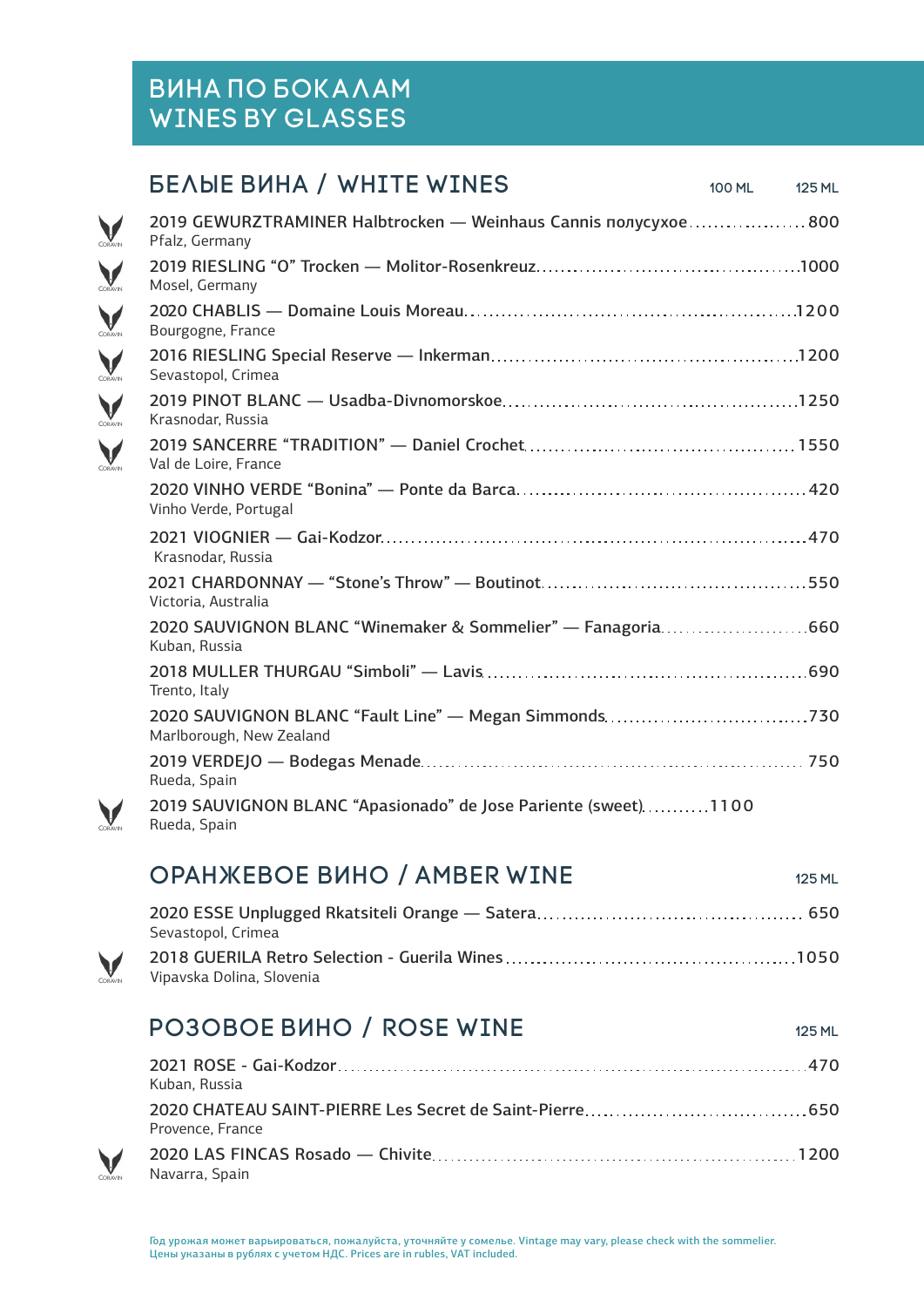## Вина по бокалам Wines by glasses

CORAVIN

CORAVIN

CORAVIN

CORAVIN

CORAVIN

CORAVIN

### **КРАСНЫЕ ВИНА / RED WINES** 100 ML 125 ML

| 2019 BARBERA D'ALBA Ca Di Bruno Superiore — Massimo Rivetti 850<br>Piemonte, Italy    |
|---------------------------------------------------------------------------------------|
| Toscana, Italy                                                                        |
| Mendoza, Argentina                                                                    |
| Sevastopol, Crimea                                                                    |
| Krasnodar, Russia                                                                     |
| Toscana, Italy                                                                        |
| 2018 TERROIR ROUGE (Syrah, Mourvedre, Grenache) — Gai-Kodzor 430<br>Krasnodar, Russia |
| Abruzzo, Italy                                                                        |
| Victoria, Australia                                                                   |
| Mancuela, SPAIN                                                                       |
| California, USA                                                                       |
| Rioja, Spain                                                                          |
|                                                                                       |

# **ДОМАШНЕЕ ВИНО / HOUSE WINE 125 ML 125 ML**

|--|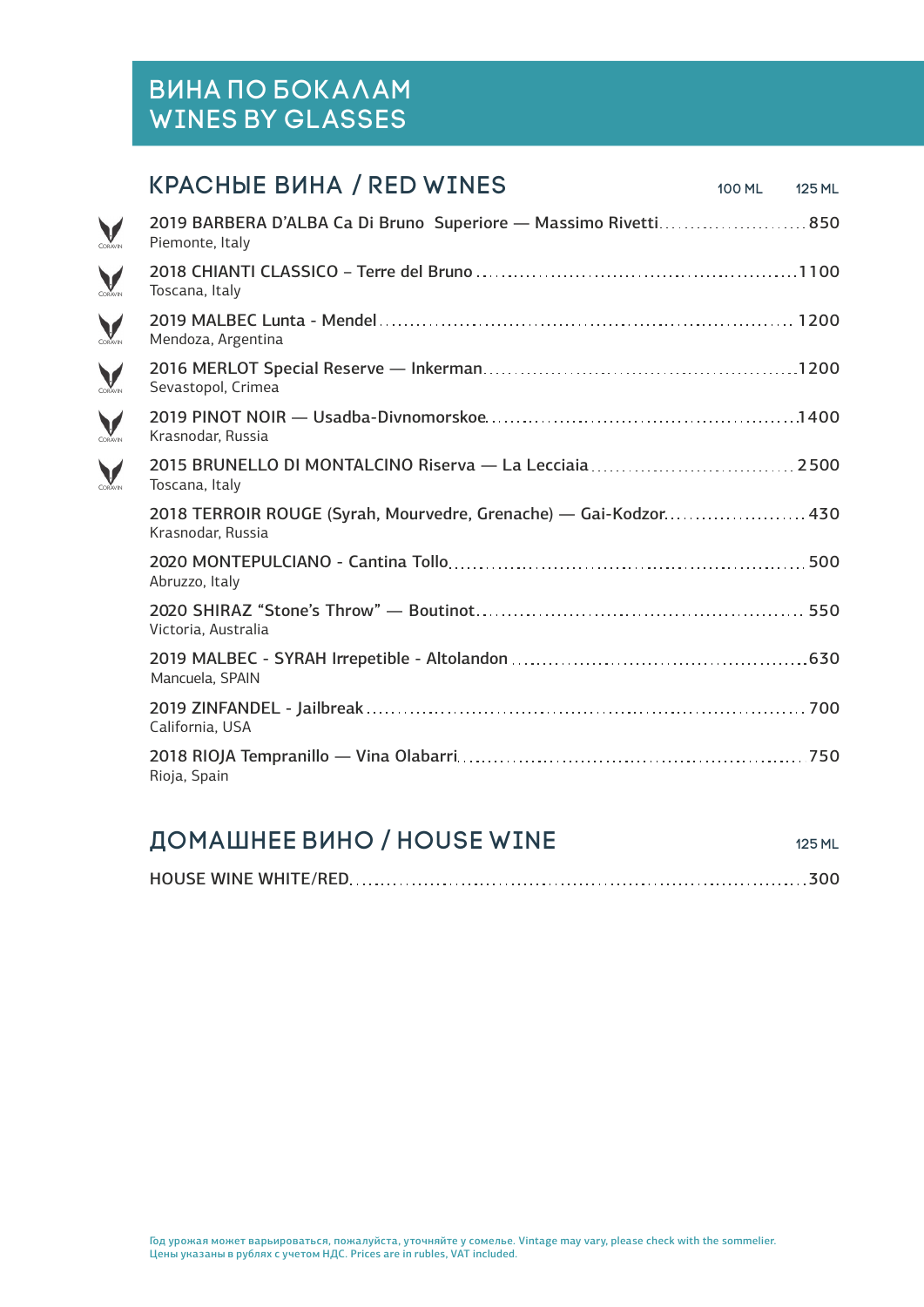## Шампанские вина **CHAMPAGNE**

| <b>BLANC</b>                                                                                  |       |
|-----------------------------------------------------------------------------------------------|-------|
| Vallee de la Marne                                                                            |       |
| Vallee de la Marne                                                                            |       |
| Cote de Sezanne                                                                               |       |
| Champagne                                                                                     |       |
| Champagne                                                                                     |       |
| Champagne                                                                                     |       |
| Vallee de la Marne                                                                            |       |
| NV JEAN SERVAGNAT Les Galipes de Coulommes Premier Cru Extra Brut  15000<br>Montagne de Reims |       |
| Vallee de la Marne                                                                            |       |
| Cote des Bar                                                                                  | 24000 |
| Vallee de la Marne                                                                            |       |
| Montagne de Reims                                                                             |       |
| <b>BLANC DE BLANCS</b>                                                                        |       |
| Cote des Blancs                                                                               |       |
| Cote des Blancs                                                                               |       |
| 2018 MAXIM OUDIETTE Les Gras d'Huile Blanc de Blancs Extra Brut 24000<br>Vallee de la Marne   |       |
| <b>ROSE</b>                                                                                   |       |
| NV JULIEN PRELAT "Chantemerle Gourmandise" Rose Extra Brut  14000<br>Cote des Bar             |       |
| Montagne de Reims                                                                             |       |
| Cote des Blancs                                                                               |       |
| Vallee de la Marne                                                                            |       |
| Cote des Bar                                                                                  |       |

Год урожая может варьироваться, пожалуйста, уточняйте у сомелье. Vintage may vary, please check with the sommelier. Цены указаны в рублях с учетом НДС. Prices are in rubles, VAT included.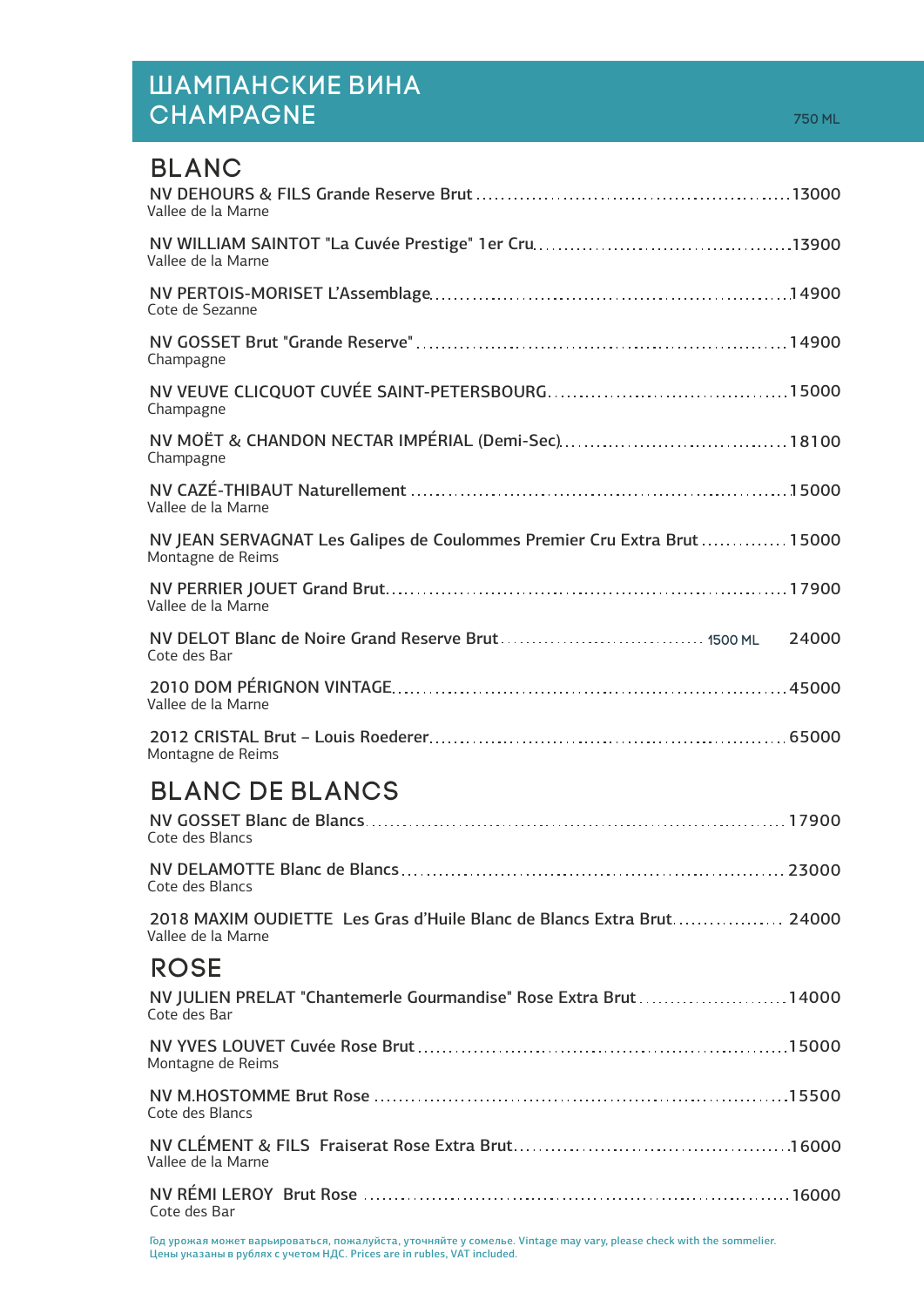| ИГРИСТЫЕ ВИНА<br><b>SPARKLING WINES</b>                                             |  | 750 ML |
|-------------------------------------------------------------------------------------|--|--------|
| Veneto, Italy                                                                       |  | 5900   |
| Veneto, Italy                                                                       |  |        |
| Piemonte, Italy                                                                     |  | 5900   |
| Piemonte, Italy                                                                     |  |        |
| Piemonte, Italy                                                                     |  |        |
| D.O., Cataluna, Spain                                                               |  |        |
| Italy                                                                               |  | 4000   |
| Krymsk, Russia                                                                      |  |        |
| Crimea                                                                              |  |        |
| Crimea                                                                              |  |        |
| Alsace, France                                                                      |  |        |
| NV CREMANT de BOURGOGNE Rose Brut - Chartron et Trebuchet 6500<br>Bourgogne, France |  |        |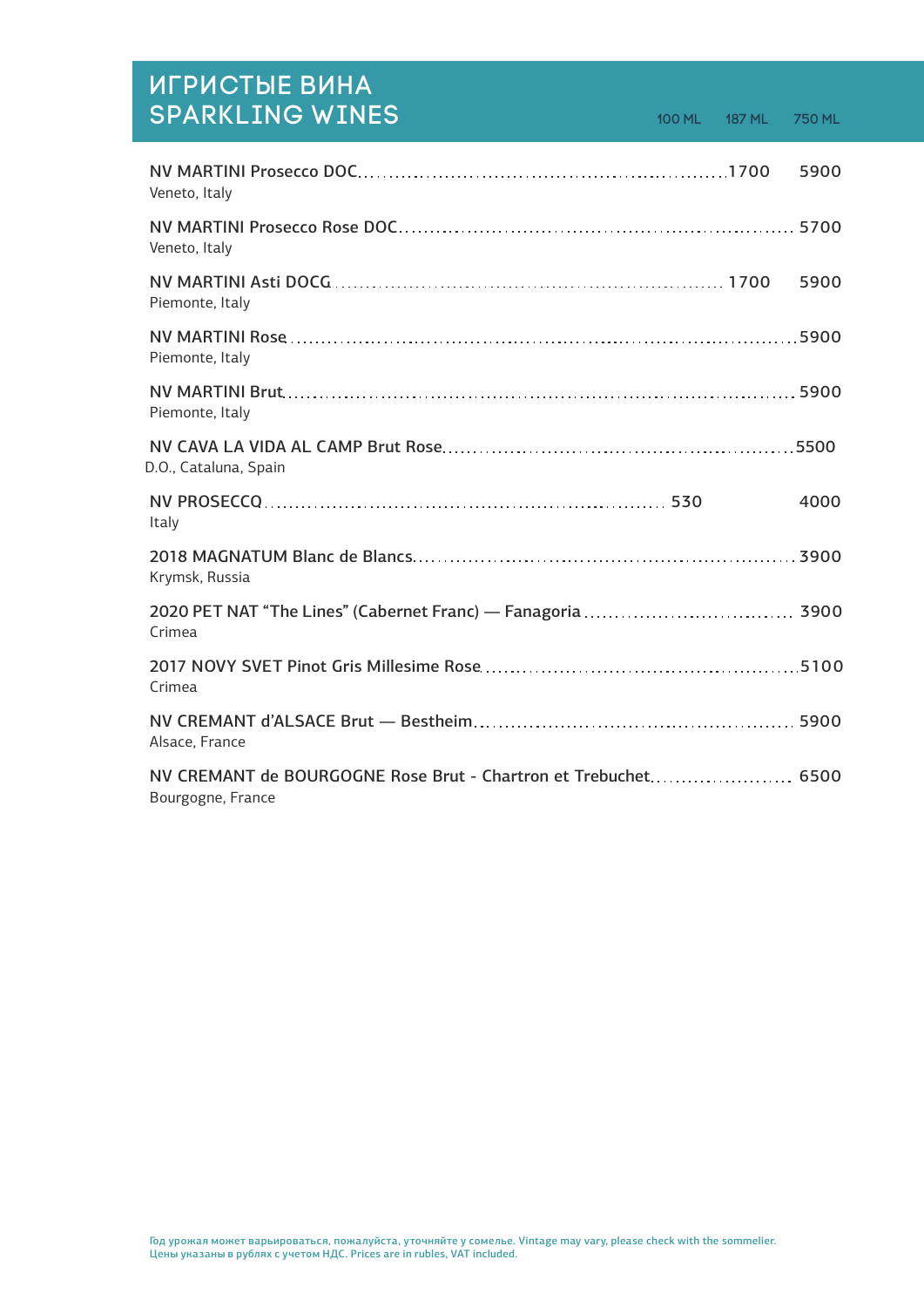# Вина в полубутылках Wines by half-bottles

| ШАМПАНСКИЕ ВИНА / СНАМРАGNE | 375 ML |
|-----------------------------|--------|
|                             |        |
|                             |        |
|                             |        |
|                             |        |

#### **БЕЛЫЕ ВИНА / WHITE WINES** 375 ML

| Toscana , Italy   |  |
|-------------------|--|
| Bourgogne, France |  |
| Friuli, Italy     |  |

#### KPACHЫE ВИНА / RED WINES 375 ML 2018 KINDZMARAULI (Saperavi) — Mildiani (semi-sweet) 1950 Kakheti, Georgia

| Toscana, Italy                          |      |
|-----------------------------------------|------|
| 2015 DDUNELLO DLMONTAL CINO Cal d'Orcia | 0000 |

2015 BRUNELLO DI MONTALCINO — Col d'Orcia **Music Anticalistica e del 8000** Toscana, Italy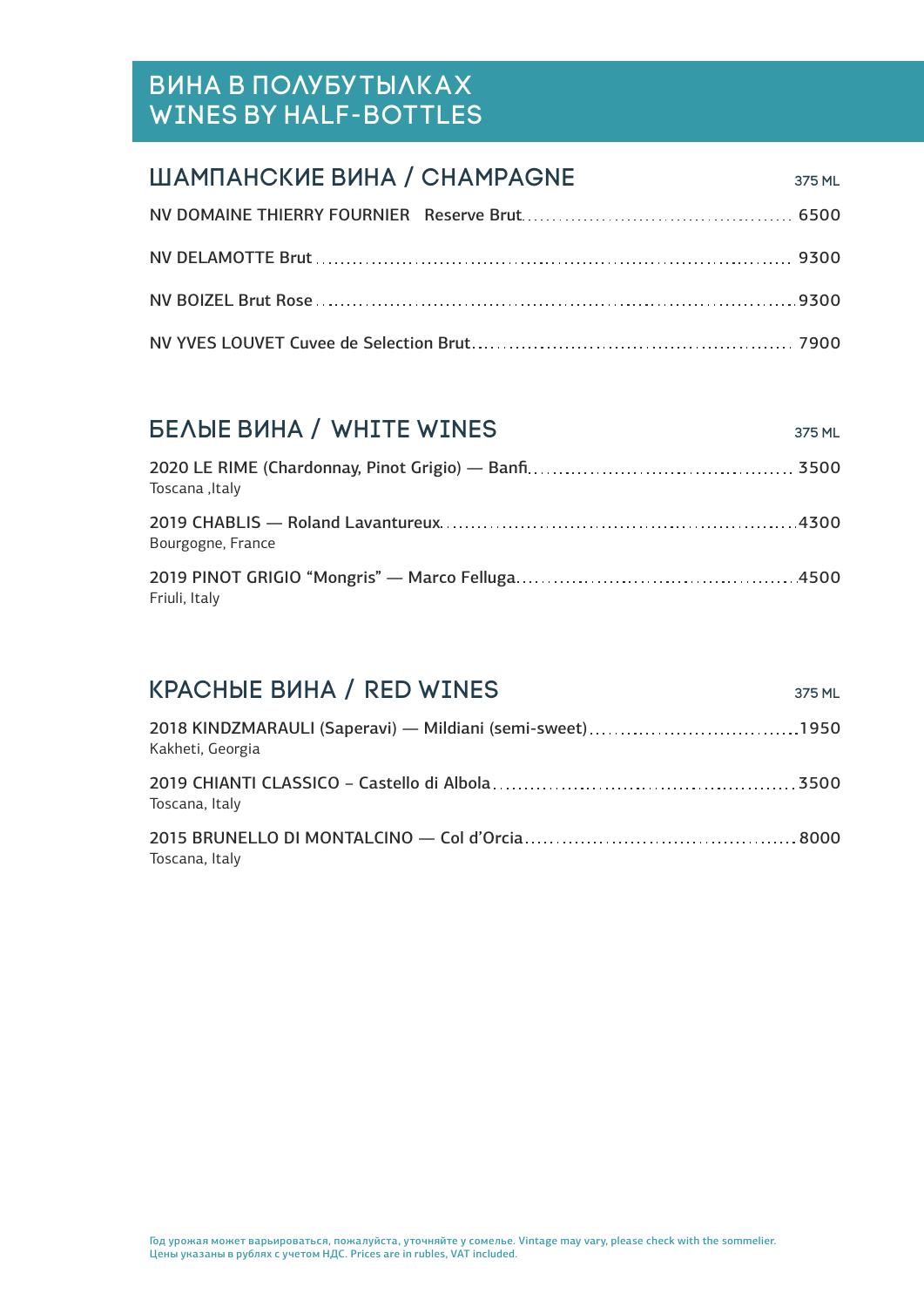# ФРАНЦИЯ / FRANCE 750 ML

| Alsace                                                                               |
|--------------------------------------------------------------------------------------|
| Muscadet Sevre et Maine, Val de Loire                                                |
| Cotes Catalanes, Languedoc-Roussillon                                                |
| Alsace                                                                               |
| Alsace                                                                               |
| Val de Loire                                                                         |
| Bourgogne                                                                            |
| Saumur, Val de Loire                                                                 |
| Cotes Catalanes, Languedoc-Roussillon                                                |
| Val de Loire                                                                         |
| Bourgogne                                                                            |
| Val du Rhone                                                                         |
| 2018 CHABLIS Premier Cru "Fourchaume" - Domaine des Hates11900<br>Bourgogne          |
| Bourgogne                                                                            |
| 2016 CHATEAU SMITH HAUT LAFITTE Les Hauts de Smith 14300<br>Pessac-Leognan, Bordeaux |
| Bourgogne                                                                            |
| Bourgogne                                                                            |
| 2018 CHABLIS Grand Cru Valmur - Domaine Jean-Claude Bessin 18700<br>Bourgogne        |
| 2019 PULIGNY-MONTRACHET - Domaine Bachelet Monnot  23000<br>Bourgogne                |
| Val du Rhone                                                                         |
| Bourgogne                                                                            |
| Bourgogne                                                                            |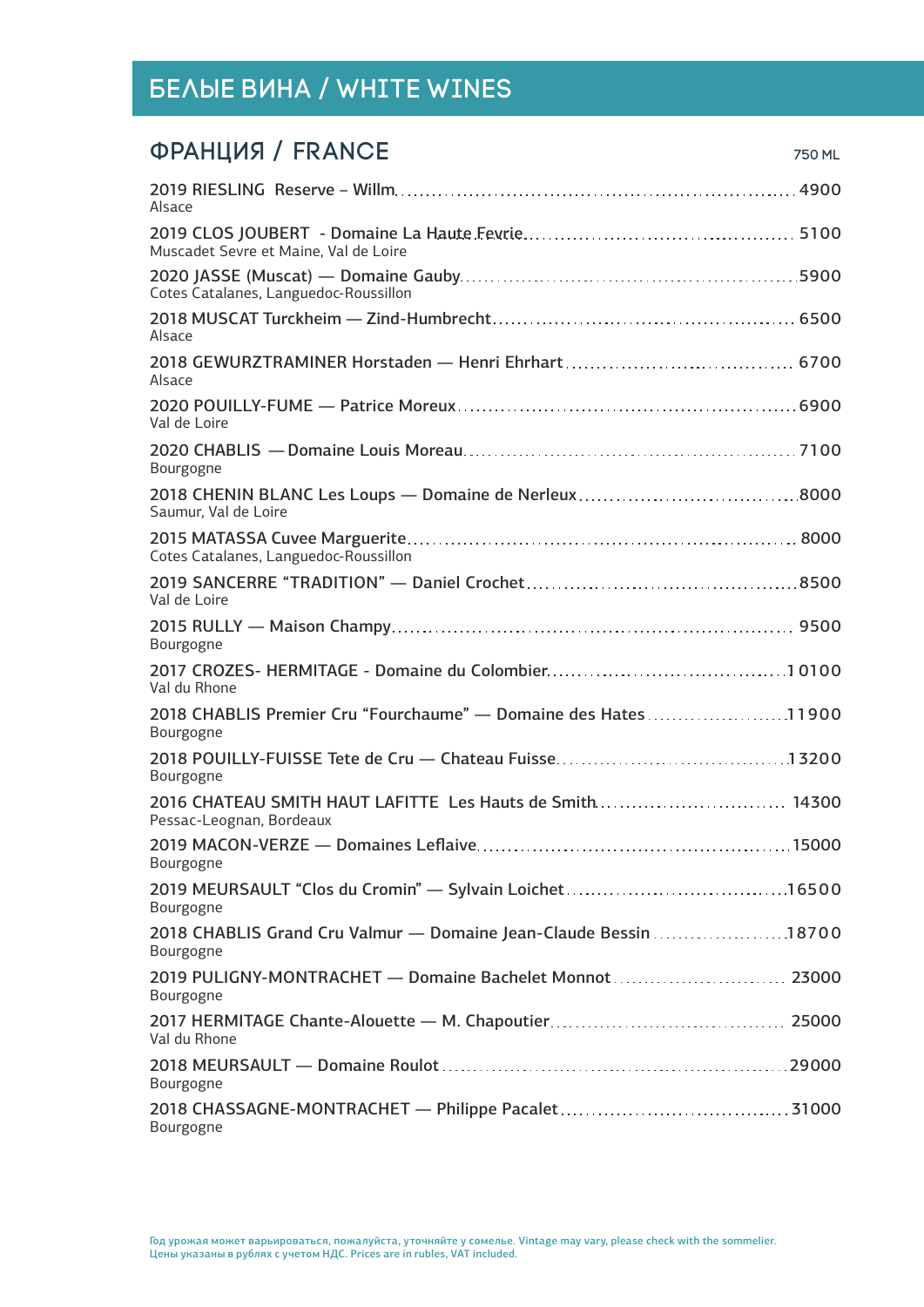| ИТАЛИЯ / ITALY<br>750 ML                                                      |
|-------------------------------------------------------------------------------|
| Veneto                                                                        |
| Toscana                                                                       |
| Veneto                                                                        |
| Veneto                                                                        |
| Friuli                                                                        |
| Sardegna                                                                      |
| Campania                                                                      |
| Friuli                                                                        |
| Alto Adidge                                                                   |
| Toscana                                                                       |
| Friuli                                                                        |
| 2019 SAUVIGNON BLANC Ronco del Cero - Venica & Venica 10500<br>Collio         |
| Piemonte                                                                      |
| 2019 CERVARO (Grechetto, Chardonnay) - Castello della SALA 29000<br>Umbria    |
| 2019 GAVI dei GAVI "Etichetta Nera" - La Scolca  1500 ML<br>26000<br>Piemonte |

#### ИСПАНИЯ / SPAIN 750 ML 2020 GODELLO "Mara" — Martin Codax 4200 Galicia 2019 VERDEJO — Bodegas Menade 4600 Rueda 2020 ALBARINO Paloma de Plata - Adegas Tollodouro 5300 Ras Baixas

2019 UBE Paganilla - Bodegas Cota 45 8000 Jerez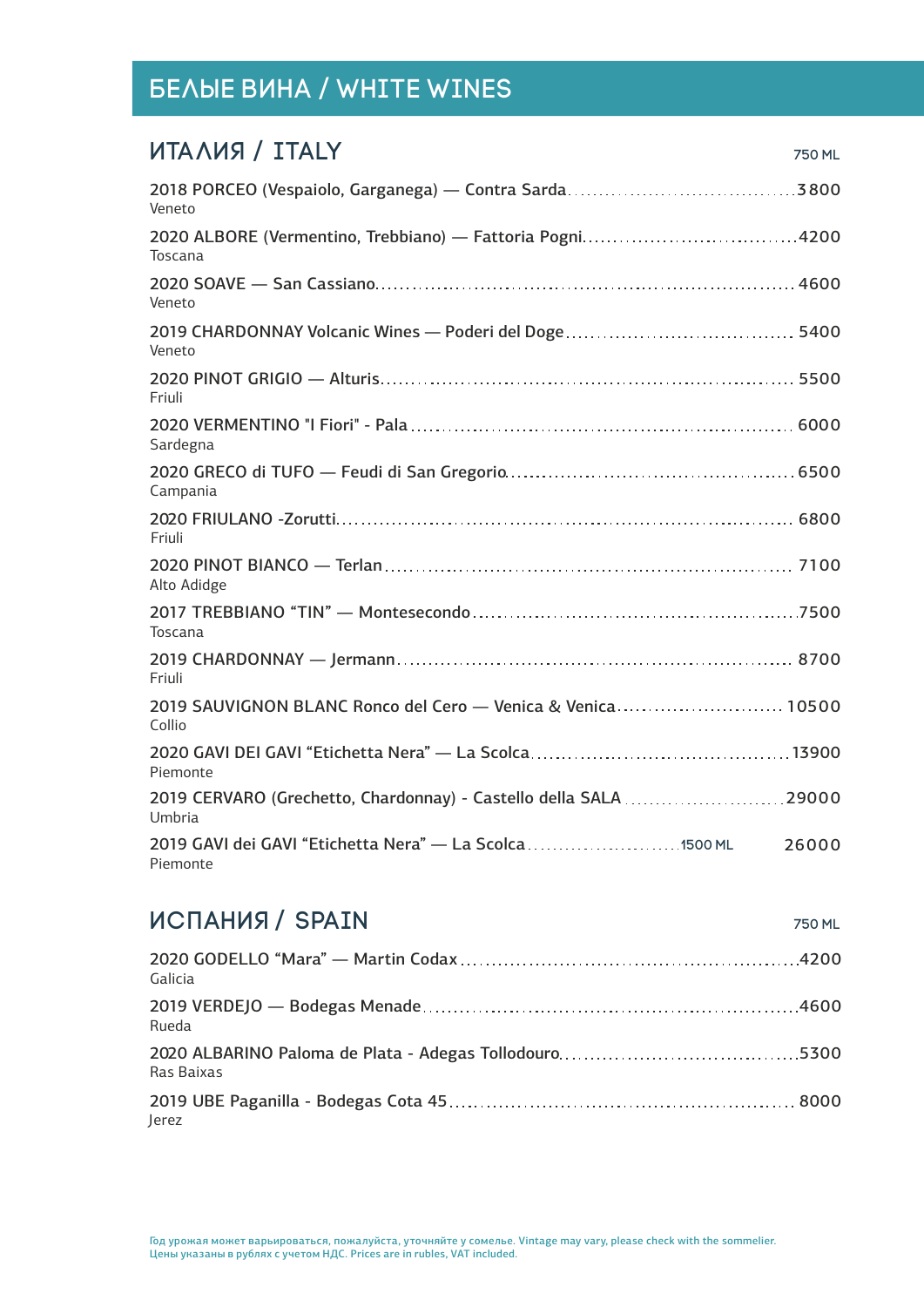#### АВСТРИЯ / AUSTRIA 750 ml

| Burgenland                                                     |
|----------------------------------------------------------------|
| Wien                                                           |
| Sudsteiermark                                                  |
| Sudsteiermark                                                  |
| Carnuntum                                                      |
| Niederosterreich                                               |
| Kremstal                                                       |
| Kamptal                                                        |
| 1997 RIESLING Achleiten Smaragd - Domäne Wachau15300<br>Wachau |

## ГЕРМАНИЯ / GERMANY 750 ML

| 2019 GEWURZTRAMINER Halbtrocken - Weinhaus Cannis 4500<br>Pfalz               |
|-------------------------------------------------------------------------------|
| Pfalz                                                                         |
| Rheingau                                                                      |
| 2018 RIESLING Trutta Faria Kabinett - Selbach-Oster (semi-sweet)5300<br>Mosel |
| Rheinhessen                                                                   |
| Mosel                                                                         |
| Pfalz                                                                         |
| Mosel                                                                         |
| 2014 RIESLING "32" Trocken Landwein Rhein - Balthasar Ress11300<br>Rheingau   |
| Pfalz                                                                         |
| Baden                                                                         |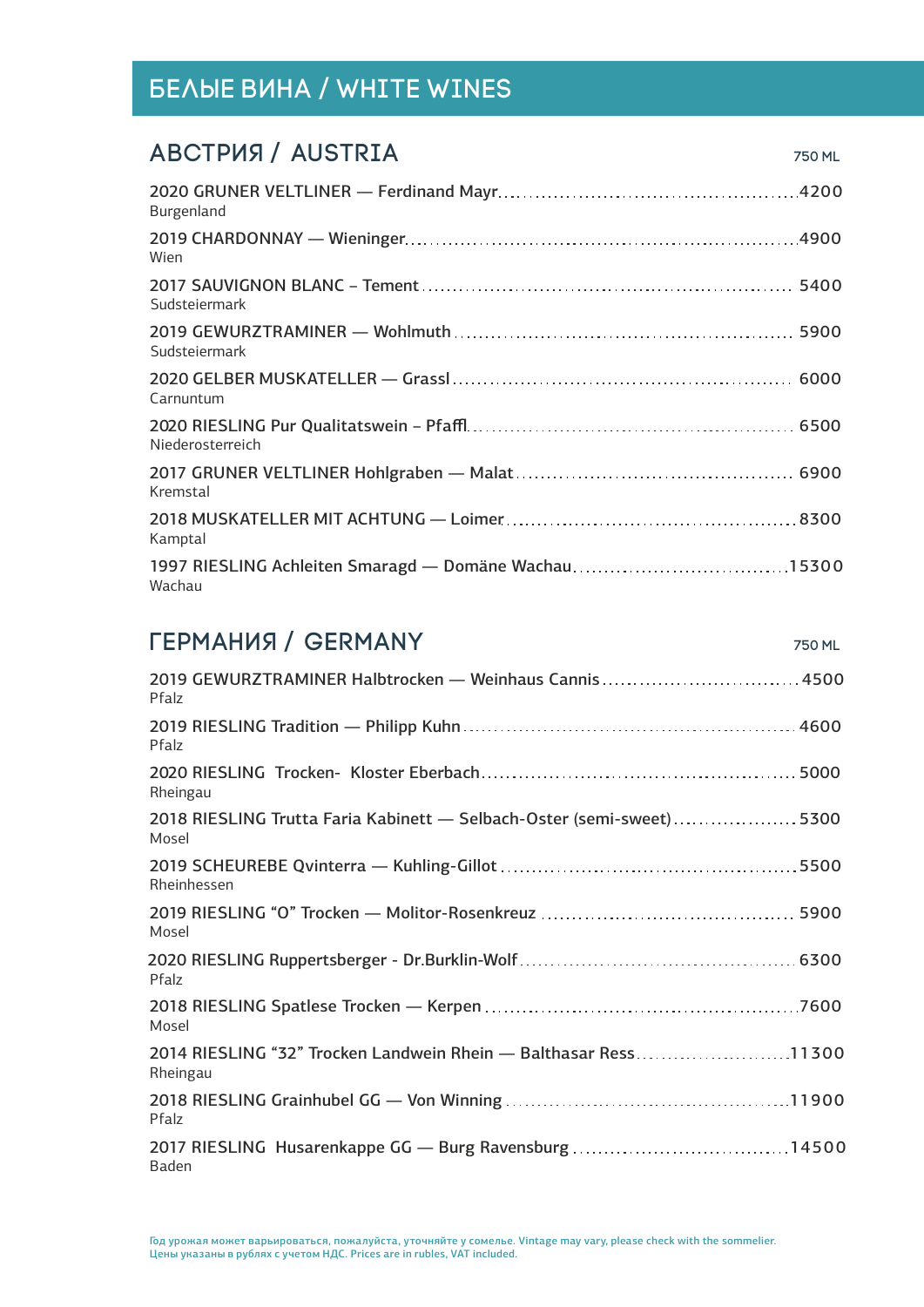#### РОССИЯ / RUSSIA 750 ml

| 2021 СОВИНЬОН БЛАН «Винодел & Сомелье» — Фанагория3900<br>SAUVIGNON BLANC - Fanagoria / Kuban |  |
|-----------------------------------------------------------------------------------------------|--|
|                                                                                               |  |
|                                                                                               |  |
|                                                                                               |  |

#### ГРУЗИЯ / GEORGIA 750 ml

| Kakheti |  |
|---------|--|
| Racha   |  |
| Kakheti |  |

# НОВЫЙ СВЕТ / NEW WORLD 750 ml 2020 SAUVIGNON BLANC — Origin Wine 5400

| Stellenbosch, South Africa |  |
|----------------------------|--|
| Hawkes Bay, New Zealand    |  |
| Napa Valley, USA           |  |

#### **РОЗОВЫЕ ВИНА / ROSE WINES** *TEOMINES* 2020 CHATEAU SAINT-PIERRE Les Secret de Saint-Pierre 3900 Provence, France 2020 LAS FINCAS Rosado — Chivite 6500 Navarra, Spain 2019 SCALABRONE Rosato — Tenuta Guado al Tasso 7000 Bolgheri, Toscana, Italy 2020 "М" MINUTY 7000 Cotes de Provence, France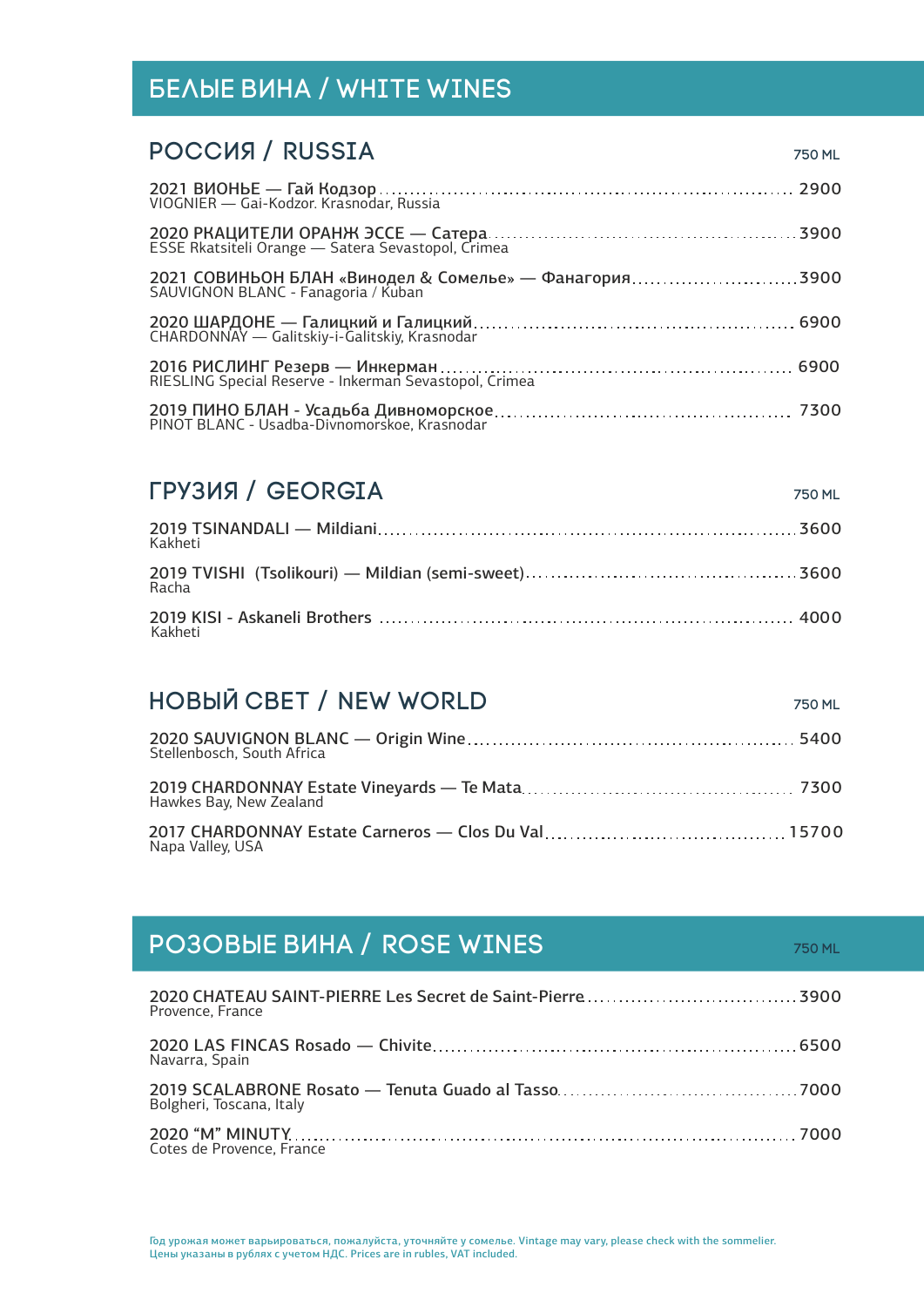| ФРАНЦИЯ / FRANCE<br>750 ML                                                                    |
|-----------------------------------------------------------------------------------------------|
| 2018 CHATEAU La FAVIERE Bordeaux Superieur (Merlot, Cabernet Franc)4000<br><b>Bordeaux</b>    |
| Val du Rhone                                                                                  |
| <b>Bordeaux</b>                                                                               |
| Beaujolais, Bourgogne                                                                         |
| Jura                                                                                          |
| Saint Emilion, Bordeaux                                                                       |
| <b>Buzet</b>                                                                                  |
| Val de Loire                                                                                  |
| Castillon-Cotes de Bordeaux                                                                   |
| Bourgogne                                                                                     |
| 2015 MINERVOIS La Ciaude — Domaine Anne Gros et Jean-Paul Tollot12500<br>Languedoc-Roussillon |
| Saint-Estephe, Bordeaux                                                                       |
| Bourgogne                                                                                     |
| Bourgogne                                                                                     |
| Bourgogne                                                                                     |
| Pauillac, Bordeaux                                                                            |
| Saint-Emilion, Bordeaux                                                                       |
| 2001 CHATEAU MARGAUX - Premier Grand Cru Classé150 000<br>Margaux, Bordeaux                   |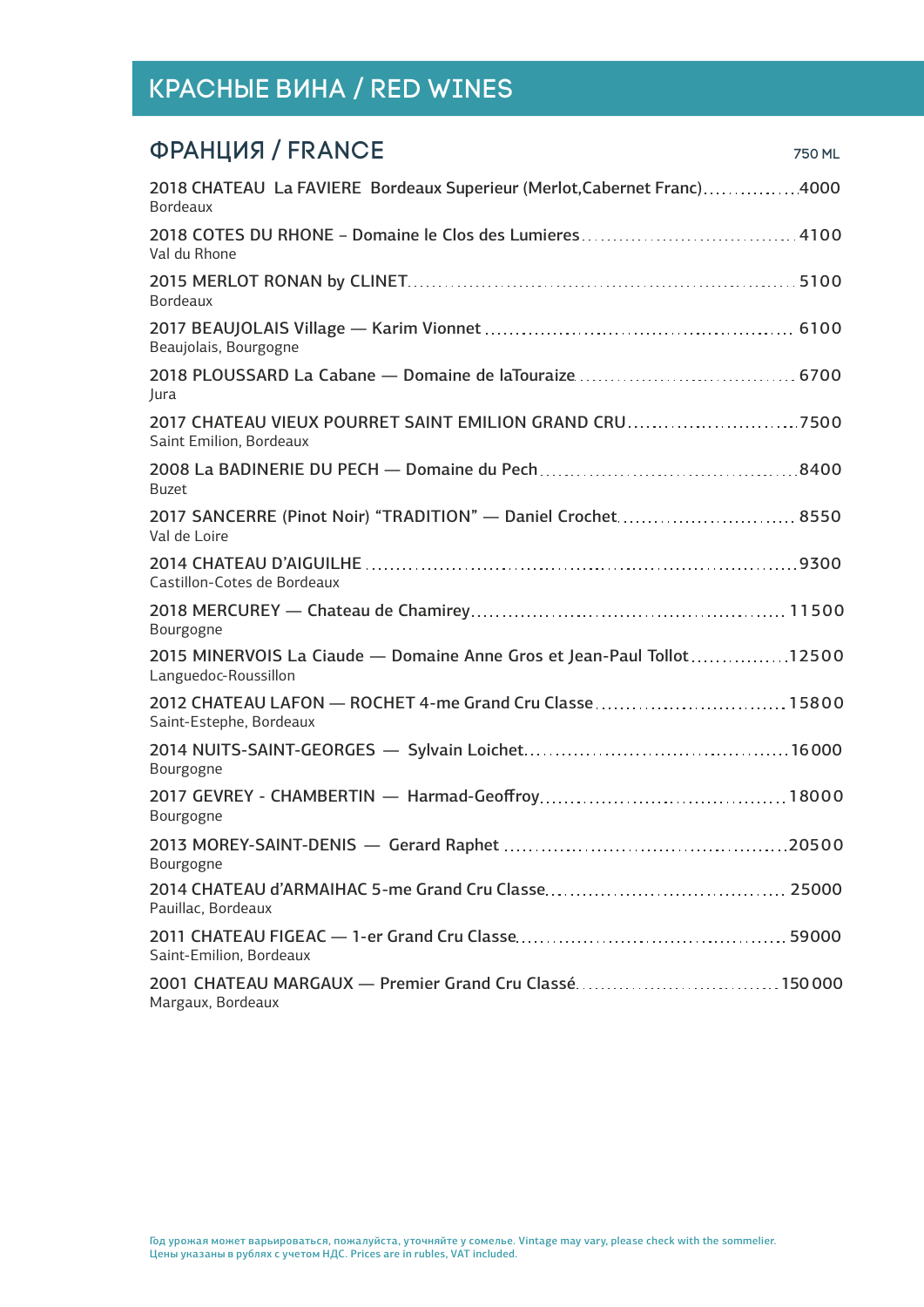#### ИТАЛИЯ / ITALY 750 ml

| Puglia                                                                                      |  |
|---------------------------------------------------------------------------------------------|--|
| 2019 BARBERA D'ALBA Ca Di Bruno Superiore - Massimo Rivetti4500<br>Piemonte                 |  |
| Sardegna                                                                                    |  |
| Piemonte                                                                                    |  |
| Lazio                                                                                       |  |
| Toscana                                                                                     |  |
| Veneto                                                                                      |  |
| 2015 MUSSO ETTARO (Pinot Nero, Marzemino, Merlot) — Contra Soarda 6500<br>Veneto            |  |
| 2019 NERO del GOBBO (Sangiovese, Merlot, Syrah) - Camiliano  6900<br>Toscana                |  |
| 2017 VALPOLICELLA Ripasso Classico Superiore - San Cassiano  7300<br>Veneto                 |  |
| 2017 TERRE DEL BRUNO "Gorgoli" (Cabernet, Sangiovese) — Fattoria Pogni7400<br>Toscana       |  |
| Veneto                                                                                      |  |
| Trento                                                                                      |  |
| <b>Sicilia</b>                                                                              |  |
| 2018 CHIANTI CLASSICO RISERVA - Castellare di Castellina 9500<br>Toscana                    |  |
| Isola dei Nuraghi, Sardegna                                                                 |  |
| Veneto                                                                                      |  |
| Piemonte                                                                                    |  |
| Veneto                                                                                      |  |
| Piemonte                                                                                    |  |
| 2015 BRUNELLO DI MONTALCINO Riserva - La Lecciaia 15000<br>Toscana                          |  |
| 2011 LIVERNANO ROSSO (Cabernet Sauvignon, Sangiovese, Merlot) — Livernano. 17500<br>Toscana |  |
| 2018 IL PINO di BISERNO (Cabernet Sauvignon, Cabernet Franc, Merlot) -<br>Toscana           |  |
| Maremma, Toscana                                                                            |  |
| Toscana                                                                                     |  |
| Toscana                                                                                     |  |
| 2015 LUCE (Sangiovese, Merlot) — Luce della Vite 1500 ML<br>75000<br>Toscana                |  |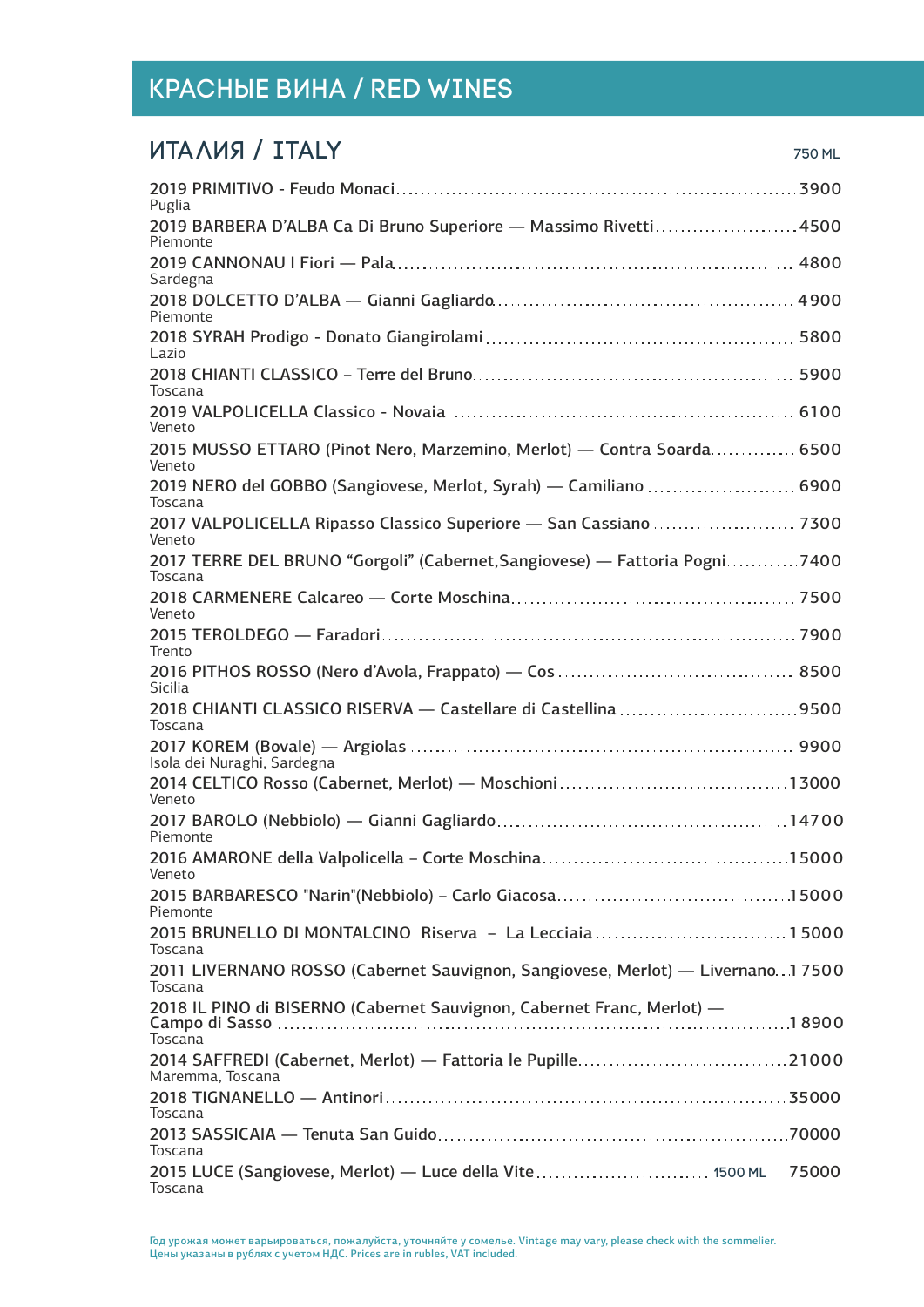| 750 ML                                                        |
|---------------------------------------------------------------|
|                                                               |
|                                                               |
|                                                               |
|                                                               |
| 2009 RIOJA "Vina Tondonia" Reserva - R. Lopez de Heredia10000 |
|                                                               |
|                                                               |
|                                                               |

| <b>АВСТРИЯ И ГЕРМАНИЯ / AUSTRIA &amp; GERMANY</b>                                                | 750 ML |
|--------------------------------------------------------------------------------------------------|--------|
| Wachau.AUSTRIA                                                                                   |        |
| 2018 TRIDENDRON (Merlot, Cabernet, Blaufrankisch) - Ernst Triebaumer 6500<br>Burgenland, Austria |        |
| 2016 SPATBURGUNDER Assmannshauser trocken - Kloster Eberbach 8200<br>Rheingau, Germany           |        |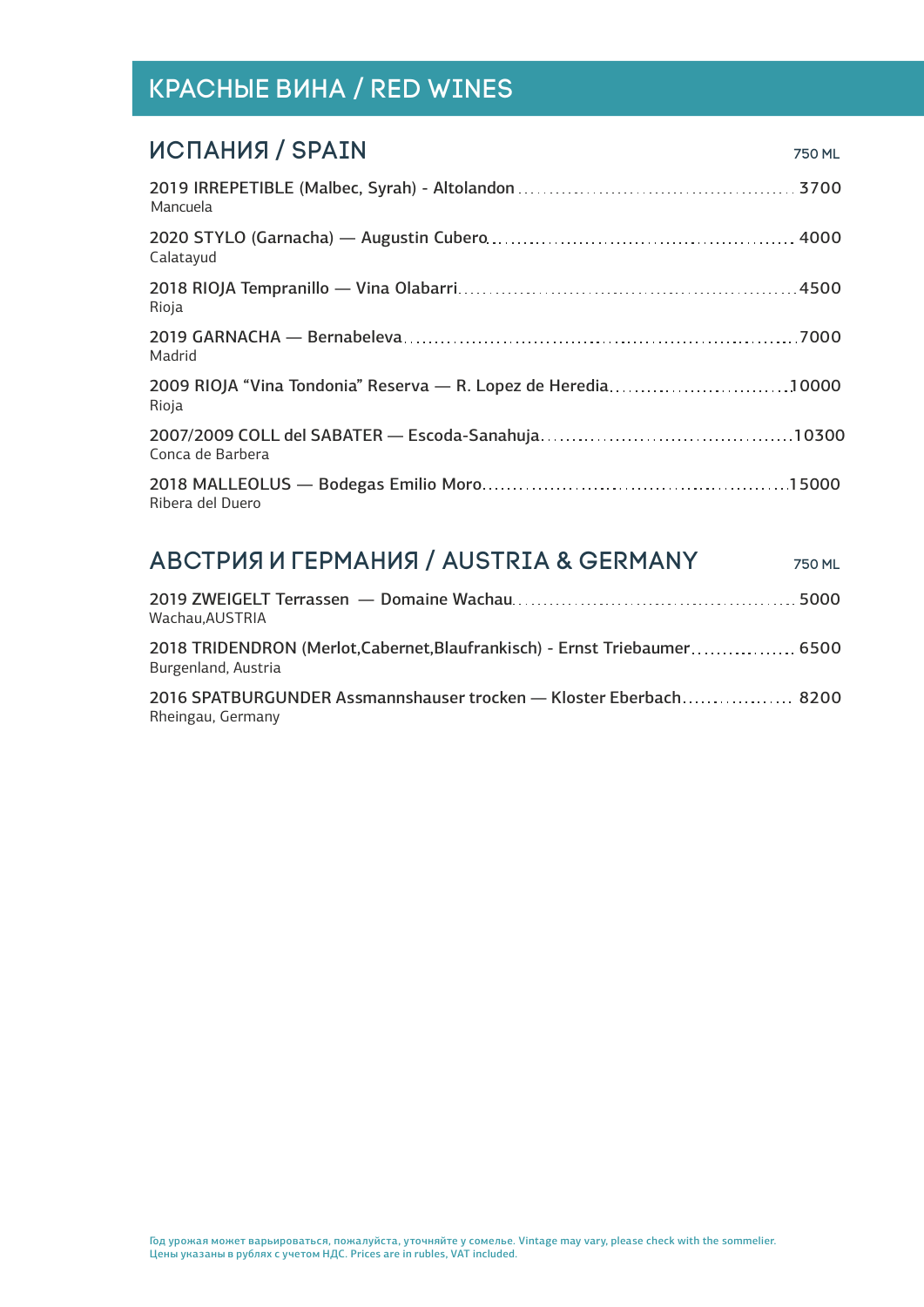| <b>POCCUS / RUSSIA</b>                                  | 750 ML |
|---------------------------------------------------------|--------|
| TERROIR ROUGE (Syrah, Mourvedre, Grenache) - Gai-Kodzor |        |
| CABERNET SAUVIGNON - Lefkadia Valley & Ginza, Krymsk    |        |
| MERLOT Special Reserve - Inkerman Sevastopol, Crimea    |        |
| PINOT NOIR Usadba-Divnomorskoe Krasnodar                |        |

#### ГРУЗИЯ / GEORGIA 750 ML

| Kakheti |  |
|---------|--|
| Kakheti |  |
| Kakheti |  |
| Racha   |  |

# **НОВЫЙ СВЕТ / NEW WORLD**

| Hawke's Bay, New Zealand                                                                     |
|----------------------------------------------------------------------------------------------|
| California, USA                                                                              |
| 2019 DOGMA Reserva Especial (Marselan, Carmenere) — Vina Aromo5900<br>Maule Valley, CHILE    |
| Mendoza, Argentina                                                                           |
| 2010 YACOCHUYA Cafayate (Malbec) — Bodega San Pedro de Yacochuya 15000<br>Mendoza, Argentina |
| Barossa Valley, Australia                                                                    |
| 2015 OPUS ONE Baron Philippe de Rothschild & Robert Mondavi150000<br>Napa, California, USA   |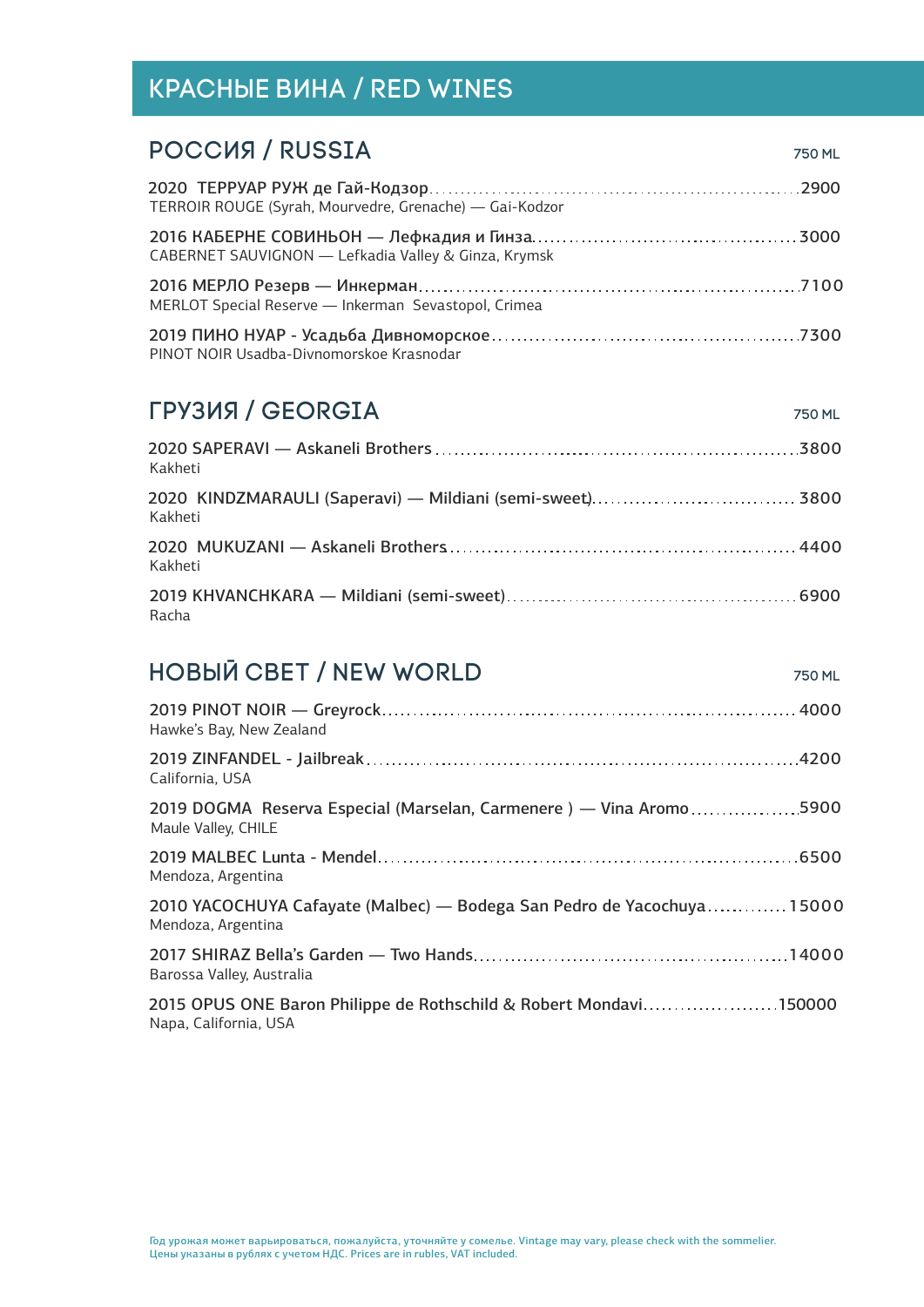# АПЕРИТИВ / APERITIF **1999** NORTH 50 ML

LILLET Blanc 420 France POMMEAU DE NORMANDIE — Christian Drouin 550 France PINEAU des CHARENTES Signature Ugni Blanc - Lheraud ................................... 550

**BEPMYT / VERMOUTH 50 ml material structure for the structure of the structure of the structure of the structure** 

France

| Italy |  |
|-------|--|
| Italy |  |
| Italy |  |
| Italy |  |

# ПОРТВЕЙН / PORTO 75 ML 2007 12:00 ML 2007 15 ML

| Portugal |
|----------|
| Portugal |
| Portugal |

# **XEPEC / SHERRY 75 ml**

GONZALEZ BYASS Elegante Medium 600 Spain ALEXANDRO Pedro Ximenez (sweet) 600 Spain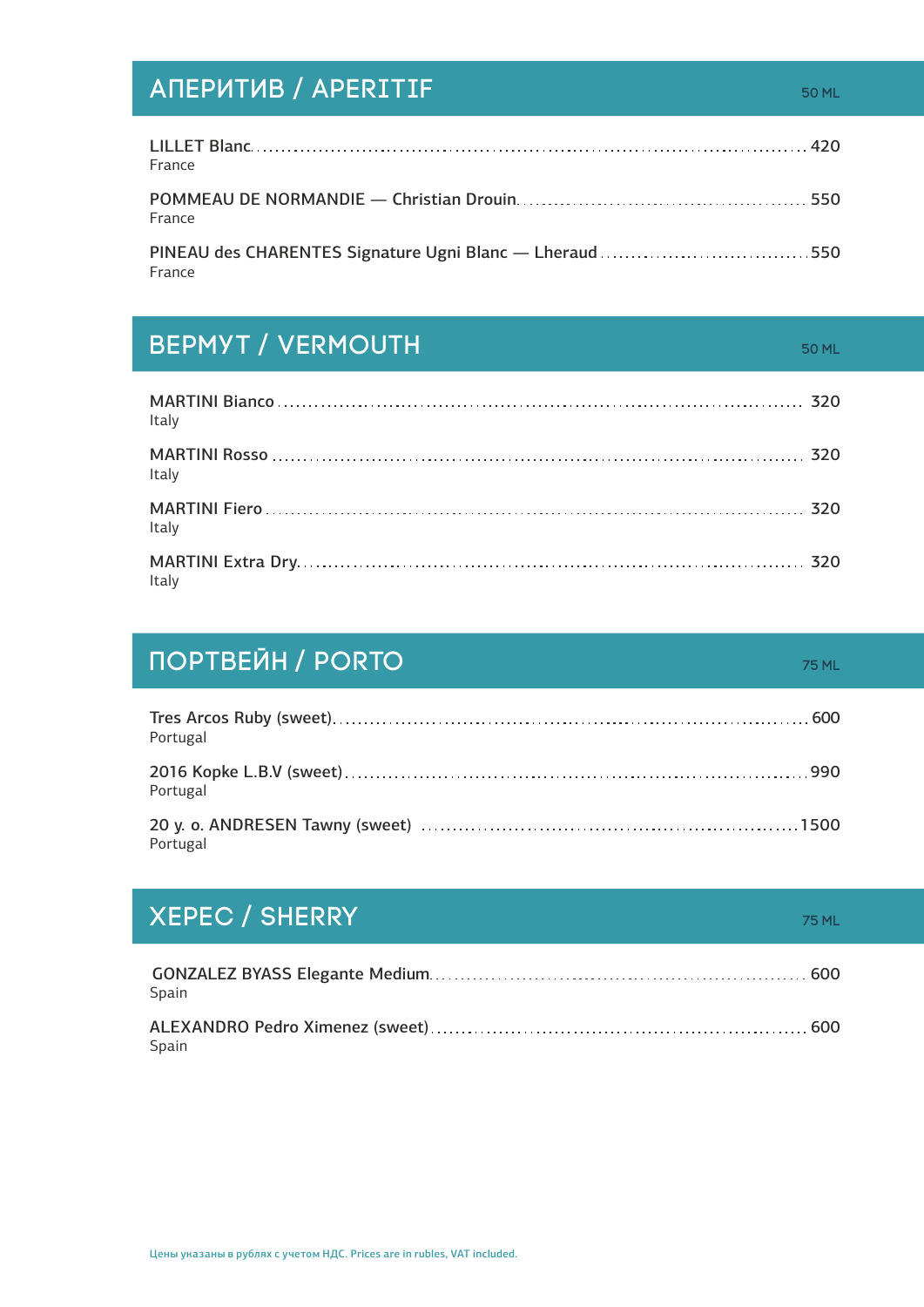# АРМАНЬЯК / ARMAGNAC 50 ML SOML 50 ML

| Bas Armagnac, France |  |
|----------------------|--|
|                      |  |
| Bas Armagnac, France |  |

# КАЛЬВАДОС / CALVADOS 50 ML

| France |  |
|--------|--|
| France |  |

# БРЕНДИ / BRANDY **50 ml million and the set of the set of the set of the set of the set of the set of the set of**

| France  |  |
|---------|--|
| Spain   |  |
| Армения |  |
| Армения |  |
| Армения |  |

# КОНЬЯК / COGNAC 50 ml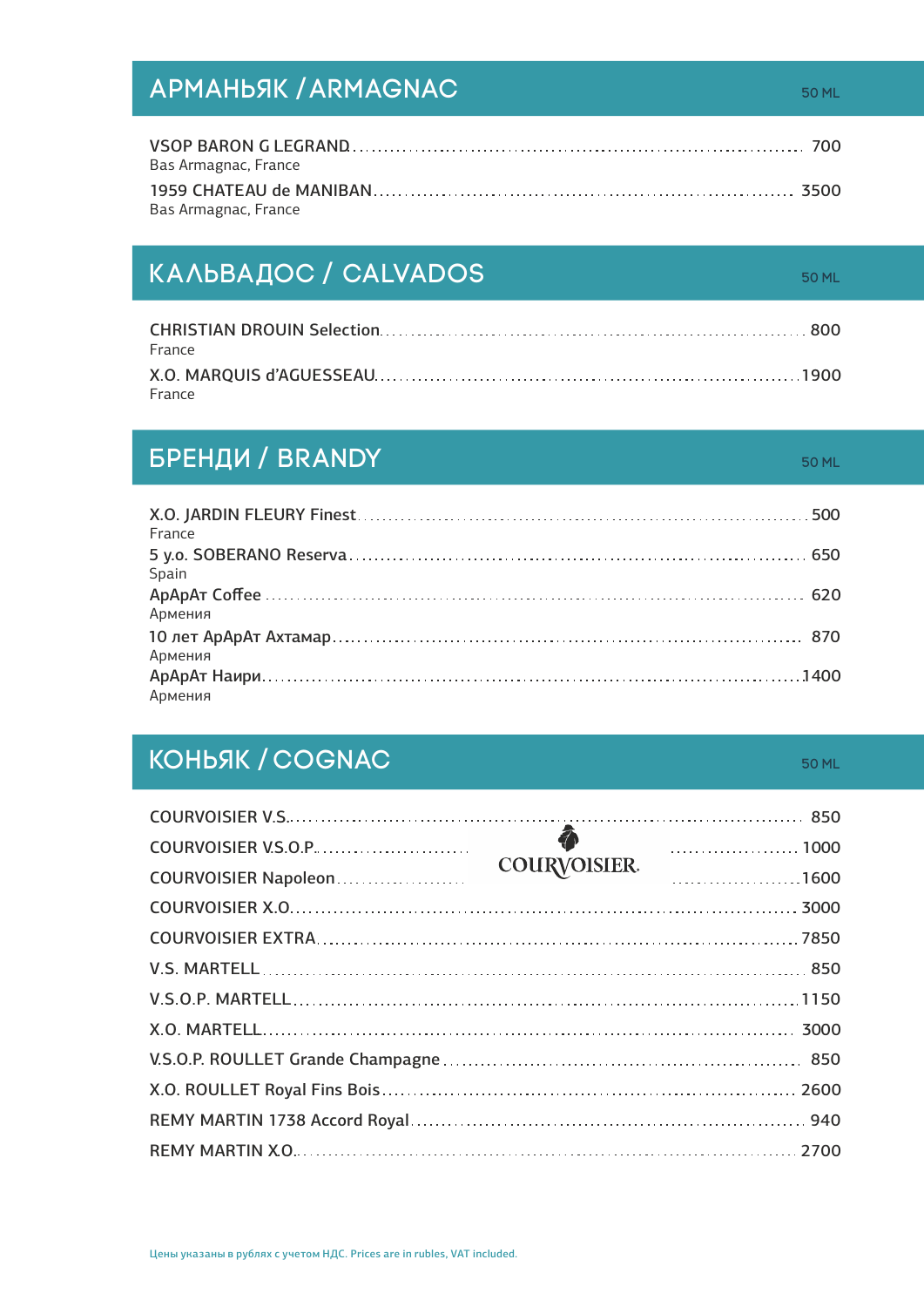# **РУССКИЙ ДИСТИЛЛЯТ / RUSSIAN SPIRITS** САМОВАРЪ ПШЕНИЧНЫЙ / SAMOVAR WHEAT 380

Russia САМОВАРЪ КУПЕЧЕСКИЙ / SAMOVAR KUPECHESKIY 380 Russia

# Граппа и ДистиллЯт GRAPPA AND SPIRITS **50 ml** 50 ml 50 ml 50 ml 50 ml 50 ml 50 ml 50 ml 50 ml 50 ml 50 ml 50 ml 50 ml 50 ml 50 ml 50 ml 50 ml 50 ml 50 ml 50 ml 50 ml 50 ml 50 ml 50 ml 50 ml 50 ml 50 ml 50 ml 50 ml 50 ml 50 ml 50 ml 50 ml 50

ЧАЧА Золотая — Братья Асканели 400 Chacha Gold Askaneli Brothers, Georgia ПОЛУГАР № 6 Перец — Родионов с сыновьями / Polugar  $N^{\circ}$  6 Pepper  $\ldots$ ................800 Poland SCHNAPS Williamsbirnen - Markus Wieser 900 Germany GRAPPA Pinot & Chardonnay - Villa del Doge 370 Italy 10 y.o GRAPPA Selezione Gran Riserva - Monte Sabatino 1400 Italy

# TEKUAA / TEQUILA 50 ml

| Mexico |  |
|--------|--|
| Mexico |  |
| Mexico |  |
| Mexico |  |
| Mexico |  |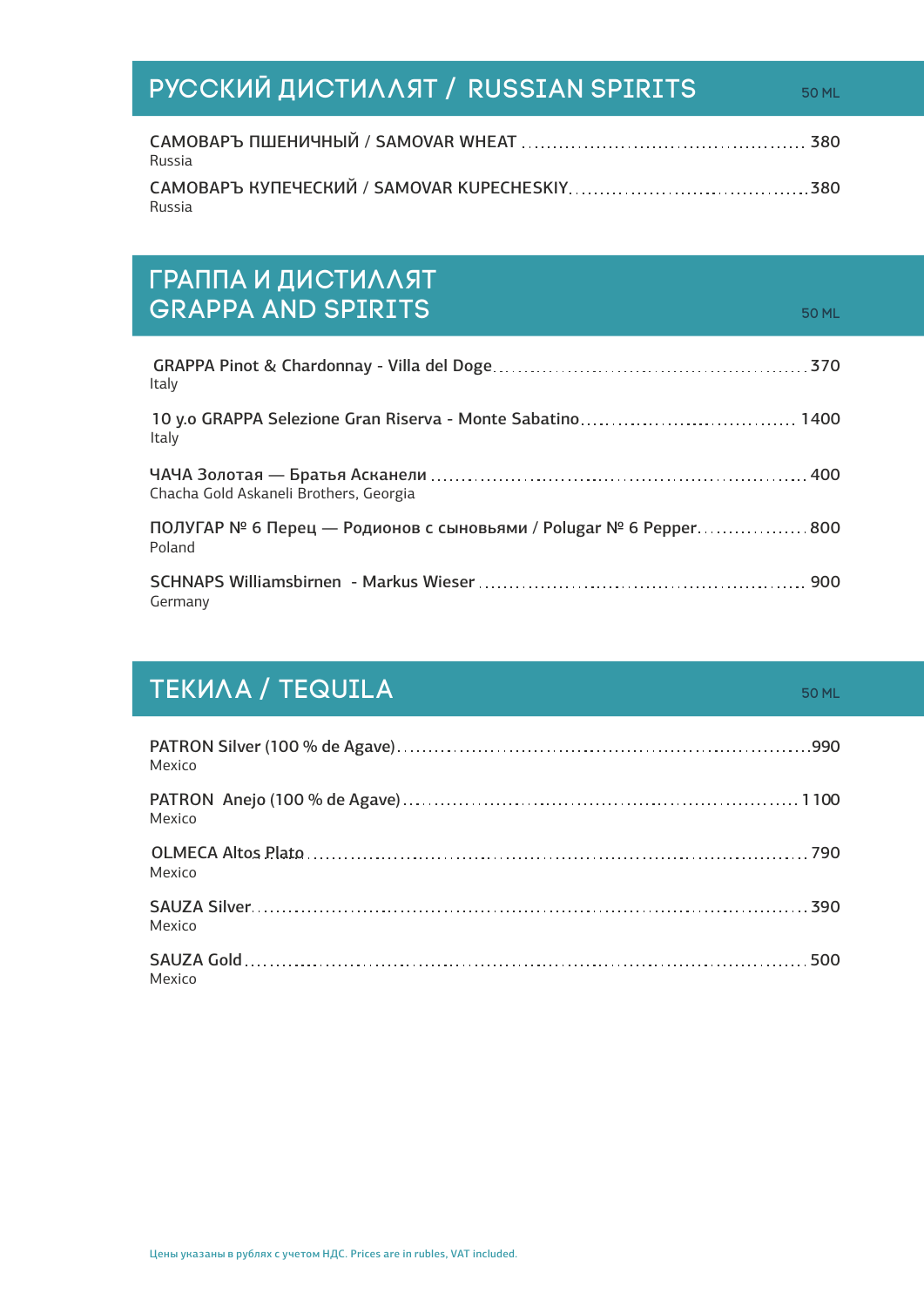### Бленд Виски Шотландии Scotch Blended Whisky 50 ml

| <b>ВИСКИ ИРЛАНДИИ / IRISH WHISKEY</b> | 50 MI |
|---------------------------------------|-------|
|                                       |       |
|                                       |       |
|                                       |       |

| <b>BUCKU CIUA / USA WHISKEY</b> | 50 ML |
|---------------------------------|-------|
| Kentucky                        |       |
| Kentucky                        |       |
| Kentucky                        |       |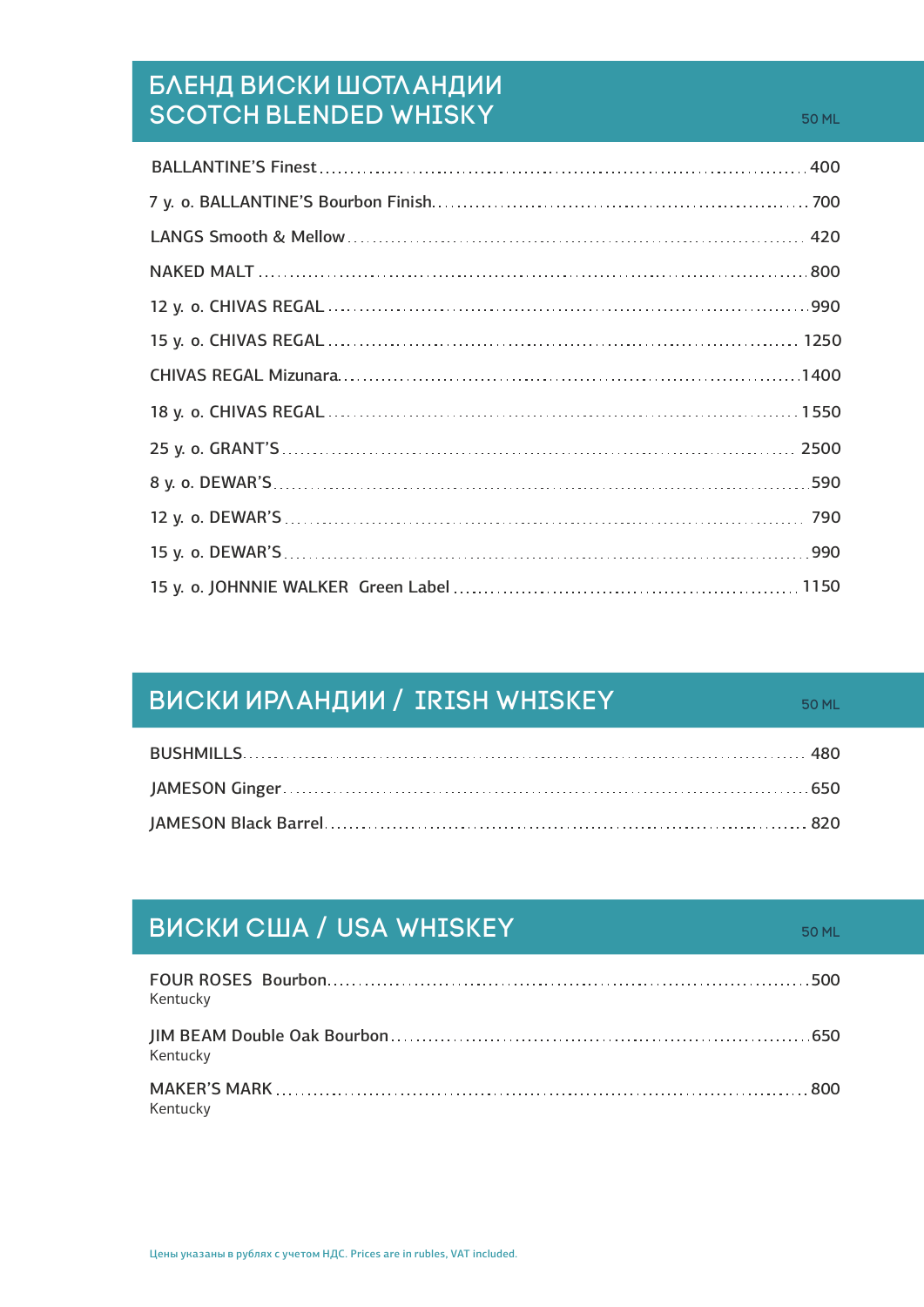## Сингл Молт Шотландии  $\mathsf{SCOTCH}\ \mathsf{SINGLE}\ \mathsf{MALT} \ \mathsf{SOD}\ \mathsf{S0}\ \mathsf{MLD} \ \mathsf{S0}\ \mathsf{MLD} \ \mathsf{S0}\ \mathsf{MLD} \ \mathsf{S0}\ \mathsf{MLD} \ \mathsf{S0}\ \mathsf{MLD} \ \mathsf{S0}\ \mathsf{MLD} \ \mathsf{S0}\ \mathsf{MLD} \ \mathsf{S0}\ \mathsf{MND} \ \mathsf{S0}\ \mathsf{MND} \ \mathsf{S1}\ \mathsf{N0}\ \mathsf{S1}\ \mathsf{N0}\ \mathsf{S2}\ \mathsf{S2}\ \mathsf{S3}\ \mathsf{M$

| THE GLENLIVET Founders Reserve | <b>THE</b> |      |
|--------------------------------|------------|------|
| Speyside                       |            |      |
| Speyside                       | GLENLIVET. |      |
| Islay                          |            |      |
| Orkney Islands                 |            |      |
| Speyside                       |            |      |
| Speyside                       |            |      |
| Speyside                       |            |      |
| Speyside                       |            |      |
| Speyside                       |            |      |
| Lowland                        |            |      |
| Islay                          |            |      |
| Islay                          |            |      |
| Speyside                       |            |      |
| Highland                       |            | 1400 |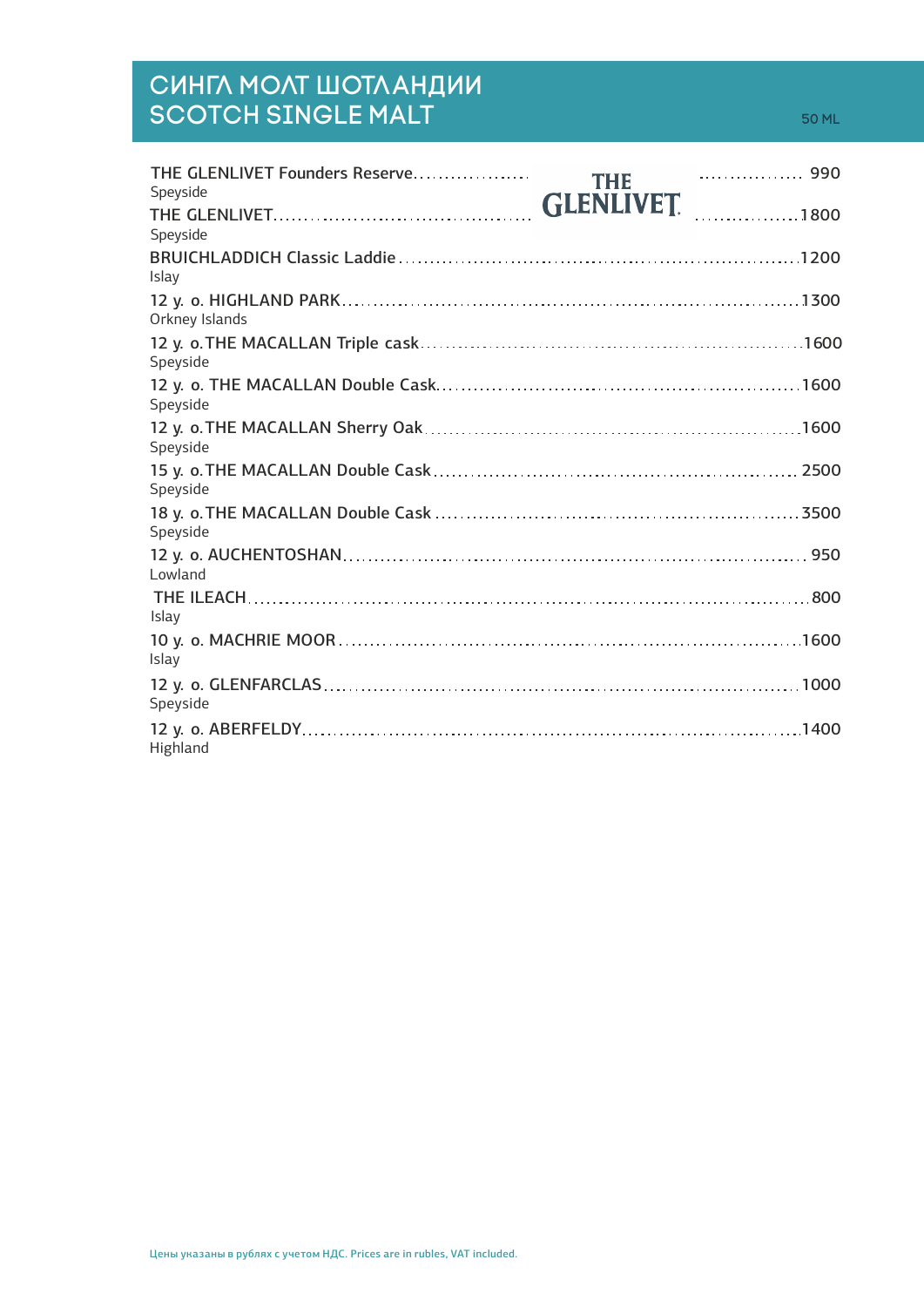# **ДЖИН / GIN 50 ml 50 ml 50 ml 50 ml 50 ml 50 ml 50 ml 50 ml 50 ml 50 ml 50 ml 50 ml 50 ml 50 ml 50 ml**

| England |  |
|---------|--|
| England |  |
| Germany |  |
| England |  |
| England |  |
| England |  |
| England |  |
| Japan   |  |

### **POM / RUM 60 ml 50 ml 50 ml 50 ml 50 ml 50 ml 50 ml 50 ml 50 ml 50 ml 50 ml 50 ml 50 ml 50 ml 50 ml 50 ml 50 ml**

3 y. o. HAVANA CLUB Anejo 390 Cuba BRUGAL 1888 990 Dominicana BACARDI Carta Blanca 430 Puerto Rico BACARDI Spiced 430 Puerto Rico HAVANA CLUB Especial 550 Cuba 720 7 y. o. HAVANA CLUB AnejoEspecial Cuba BACARDI Gran Reserva 8 Anos 850 Puerto Rico

# **AMAPO / AMARO 60 ml = 10 ml = 10 ml = 10 ml = 10 ml = 10 ml = 10 ml = 10 ml = 10 ml = 10 ml = 10 ml = 10 ml = 1**

| Emilia-Romagna, Italy |  |
|-----------------------|--|
|                       |  |
| Italy                 |  |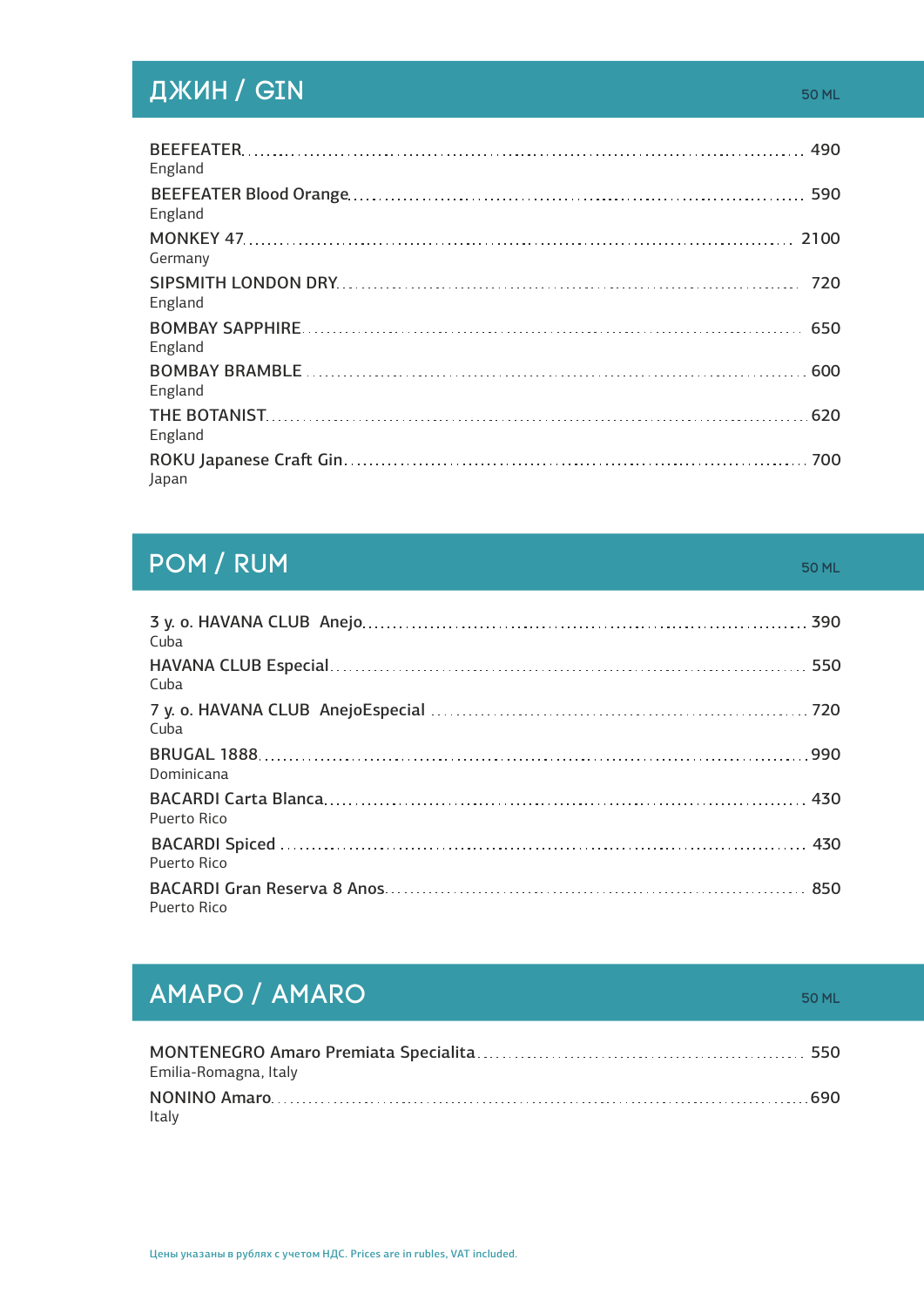# ВОДКА / VODKA 50 ml

| Russia                  |  |
|-------------------------|--|
| Russia                  |  |
| Russia                  |  |
| Russia                  |  |
| <b>Russia</b>           |  |
| Russia                  |  |
| <b>Russia</b>           |  |
| Russia                  |  |
| Russia<br>ORGANIC VODKA |  |
| Russia                  |  |
| Russia                  |  |
| Sweden                  |  |
| Sweden                  |  |
| Sweden                  |  |
| Iceland                 |  |
| France                  |  |

# **ОРГАНИК-ВОДКА / ORGANIC VODKA** 50 ML

| Russia |  |
|--------|--|
| Russia |  |
| Russia |  |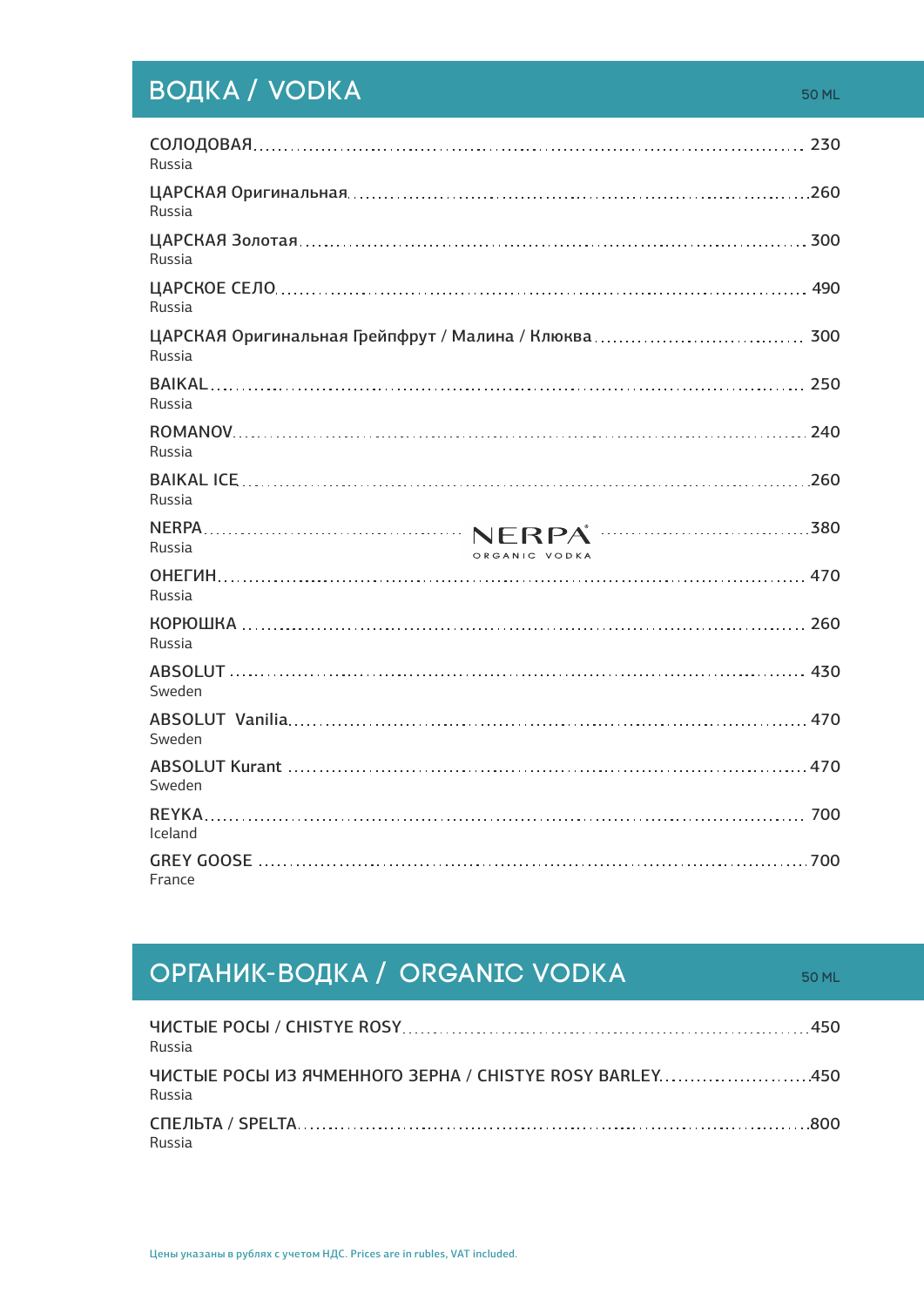# **ЛИКЕР / LIQUEUR** 50 ml

| Italy           |
|-----------------|
| England         |
| Ireland         |
| France          |
| Germany         |
| Italy           |
| Italy           |
| Italy           |
| Italy           |
| <b>USA</b>      |
| <b>Barbados</b> |
| France          |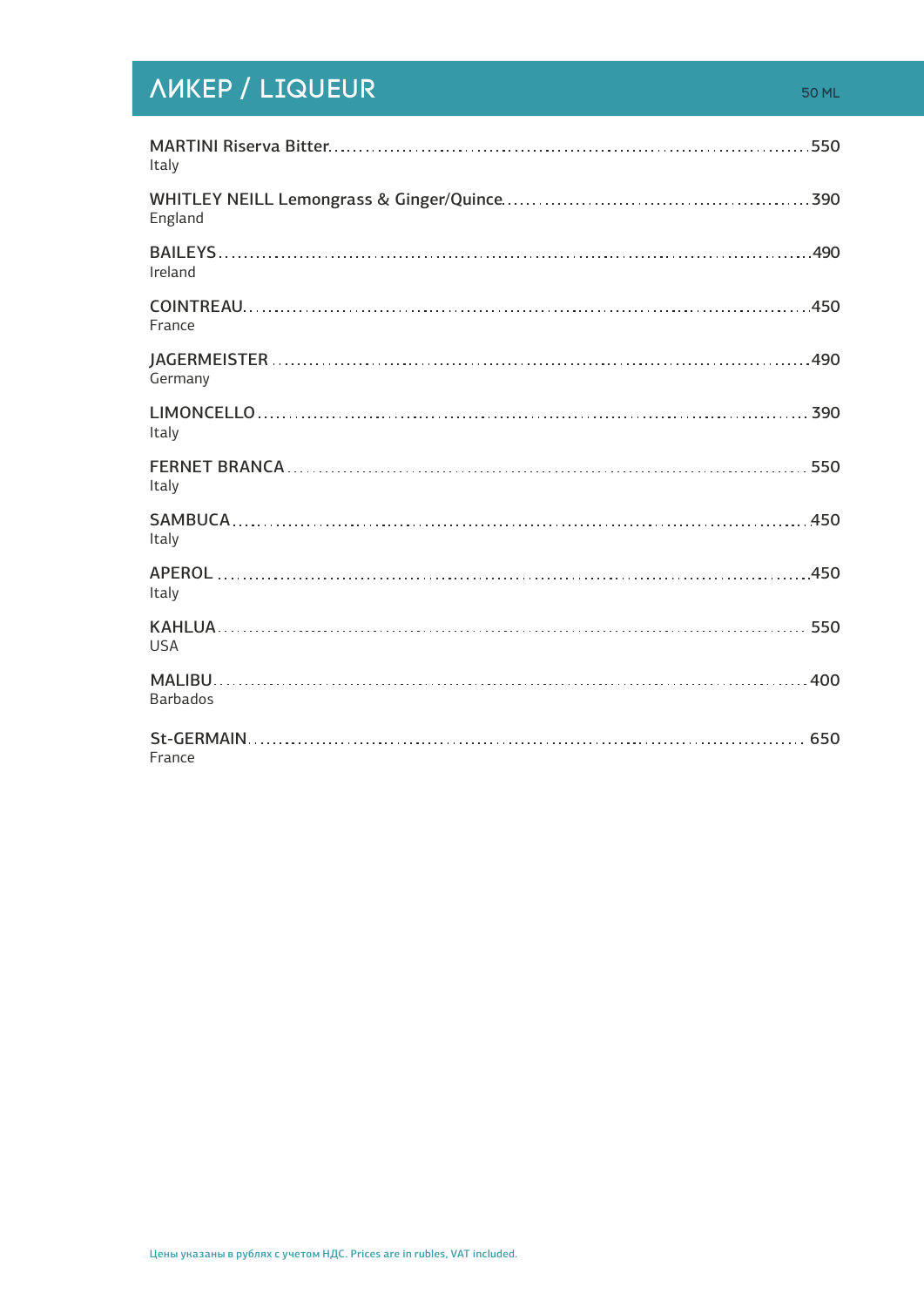# Разливное Пиво DRAUGHT BEER 330 ML 500 ML

| Russia | <b>BLANC</b> | 550 |
|--------|--------------|-----|
|        |              | 650 |
| Russia |              |     |
|        |              | 650 |
| Russia |              |     |

## Бутылочное пиво, сидр Bottled beer, Cider

| <b>USA</b>                                                                                   | 650  |
|----------------------------------------------------------------------------------------------|------|
| Belgium                                                                                      | 600  |
| <b>Belgium</b>                                                                               | 600  |
| Russia                                                                                       | 500  |
| Germany                                                                                      | 470  |
| Russia                                                                                       | 390  |
| Germany                                                                                      | 600  |
| Germany                                                                                      | 600  |
| Scotland                                                                                     | 550  |
| RUSSIAN CRAFT BEER Gorkovskaya brewery India Pale Ale / American Pale Ale . 440 ML<br>Russia | 420  |
| Normandie, France                                                                            | 2700 |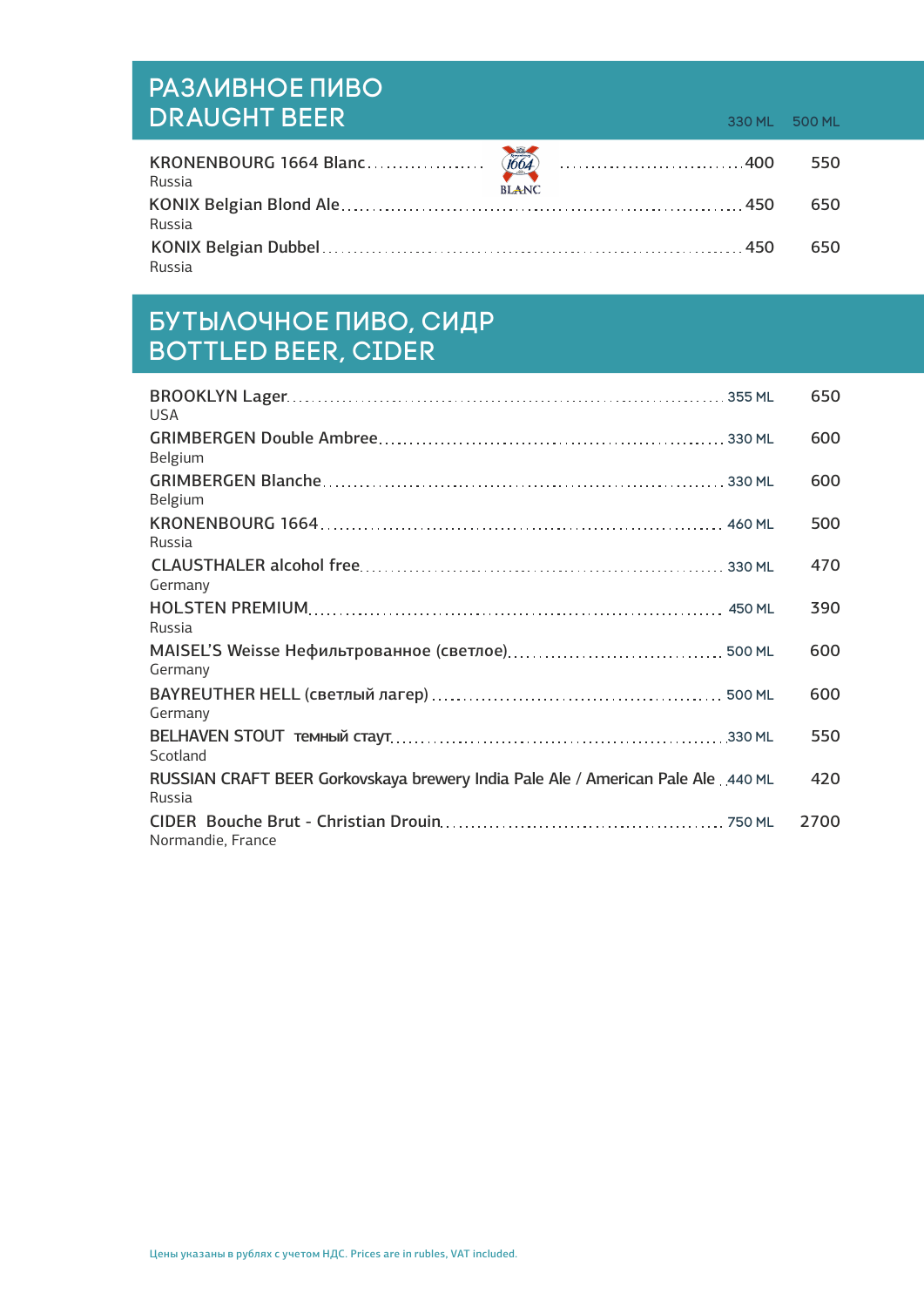# АЛКОГОЛЬНЫЕ КОКТЕИЛИ Alcoholic Cocktails

| (Martini Bianco, Martini Prosecco, Сок лайма, долька лайма, веточка мяты)<br>(Martini Bianco, Martini Prosecco, lime juice, lime, mint)        |  |
|------------------------------------------------------------------------------------------------------------------------------------------------|--|
| (Martini Bianco, тоник, сок лайма, лайм)<br>(Martini Bianco, tonic water, lime juice, Lime)                                                    |  |
| (Martini Fiero, тоник, сок лайма, лайм)<br>(Martini Fiero, tonic water, lime juice, Lime)                                                      |  |
| (Aperol, MARTINI Prosecco, содовая, апельсин)<br>(Aperol, MARTINI Prosecco, soda, orange)                                                      |  |
| (Bacardi Carta Blanca, лайм, мята, тостниковый сахар, содовая)<br>(Bacardi Carta Blanca, lime, mint, cane-sugar, soda)                         |  |
| (Bacardi Carta Oro, сок лайма, пепси)<br>(Bacardi Carta Oro, lime juice, syrup pepsi)                                                          |  |
| (Bombay Sapphire джин, Тоник, Огурец)<br>(Bombay Sapphire Gin, Tonic, Cucumber)                                                                |  |
| (Bombay Sapphire джин, Тоник, Базилик)<br>(Bombay Sapphire Gin, Tonic, Basil)                                                                  |  |
| (джин BEEFEATER, тоник, лайм, лимон)<br>(Gin BEEFEATER, tonic, lime, lemon)                                                                    |  |
| (ликер Amaro Montenegro, тоник, апельсин)<br>(Amaro Montenegro, tonic, orange)                                                                 |  |
| (Ром Havana Club, водка, текила Sauza Silver, Cointreau, джин, pepsi)<br>(Rum Havana Club, vodka, tequila Sauza Silver, Cointreau, gin, pepsi) |  |
| (Царская Клюква, Персиковый ликер, Морс, лимон)<br>(Czar's Cranberry, Peach liquer, lemon)                                                     |  |
| (BEEFEATER Джин, Сироп Бузины, Яблочный сок, Сок лимона)<br>(BEEFEATER gin , Elder syrup, apple juice, lemon)                                  |  |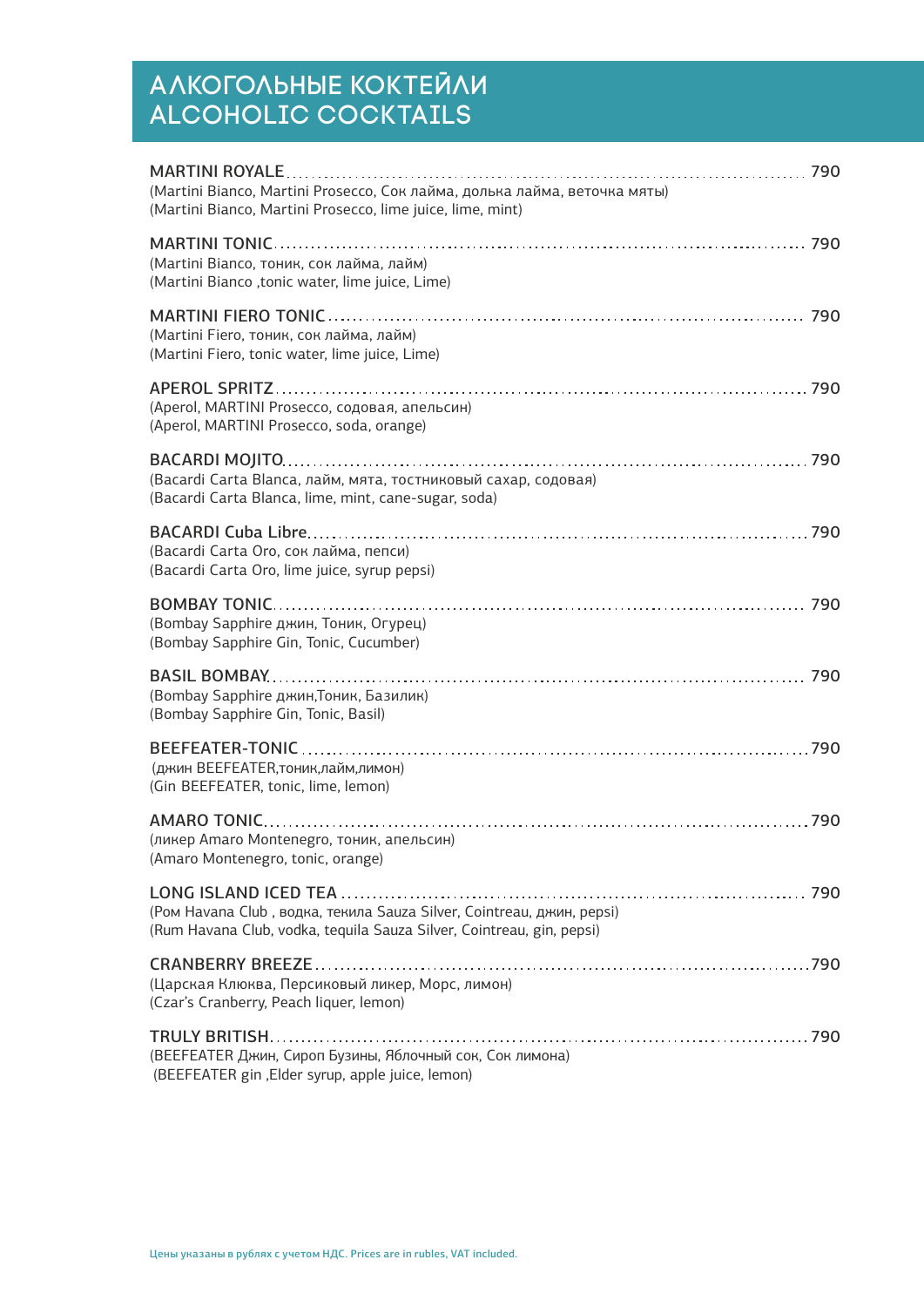# АЛКОГОЛЬНЫЕ КОКТЕИЛИ Alcoholic Cocktails

| (Игристое вино, Ликер Marasquin, Маракуйя, Ананасовый сок)<br>(Sparkling Wine, Marasquin, passionfruit, Pineapple juice)                                        |
|-----------------------------------------------------------------------------------------------------------------------------------------------------------------|
| (Ром Havana Club, ликер Malibu, Ананасовый сок, Манго)<br>(Havana Club, Malibu, Pineapple juice, Mango)                                                         |
| (Виски Dewars 8 лет, Сироп Кокос, лимон, содовая)<br>(Dewars 8, Coconut syrup, lemon)                                                                           |
| (Голубичная водка, тоник, лимон)<br>(Blueberry Juniper Vodka, tonic, lemon)                                                                                     |
| (Виски THE GLENLIVET Founders Reserve, Биттер)<br>(Виски THE GLENLIVET Founders Reserve, Биттер)                                                                |
| (Виски THE GLENLIVET Founders Reserve, Лимонный сок)<br>(Виски THE GLENLIVET Founders Reserve, Лимонный сок)                                                    |
| (Виски THE GLENLIVET Founders Reserve, Ликер Cassis, Лимонны сок)<br>(Виски THE GLENLIVET Founders Reserve, Ликер Cassis, Лимонны сок)                          |
|                                                                                                                                                                 |
| (Martini Riserva Rubino, Bombay Sapphire Gin, Martini Riserva Bitter, апельсин)<br>(Martini Riserva Rubin, Bombay Sapphire Gin, Martini Riserva Bitter, orange) |
| (Martini Rosso, Martini Riserva Bitter, Содовая)<br>(Martini Rosso, Martini Riserva Bitter, soda)                                                               |
| (Бурбон Maker's Mark, красный вермут, биттер)<br>(Bourbon Maker's Mark, Martini Rosso, bitter)                                                                  |
| (Водка Grey Goose, Ликер Cointreau, клюквенный морс, сок лимона)<br>(Vodka Grey Goose, Cointreau, Cranberry juice, lemon)                                       |
| (Текила Sauza Silver, Cointreau, лайм)<br>(Sauza Silver, Cointreau, lime)                                                                                       |
| (Текила Sauza Silver, Cointreau, клубника)<br>(Sauza Silver, Cointreau, Strawberry)                                                                             |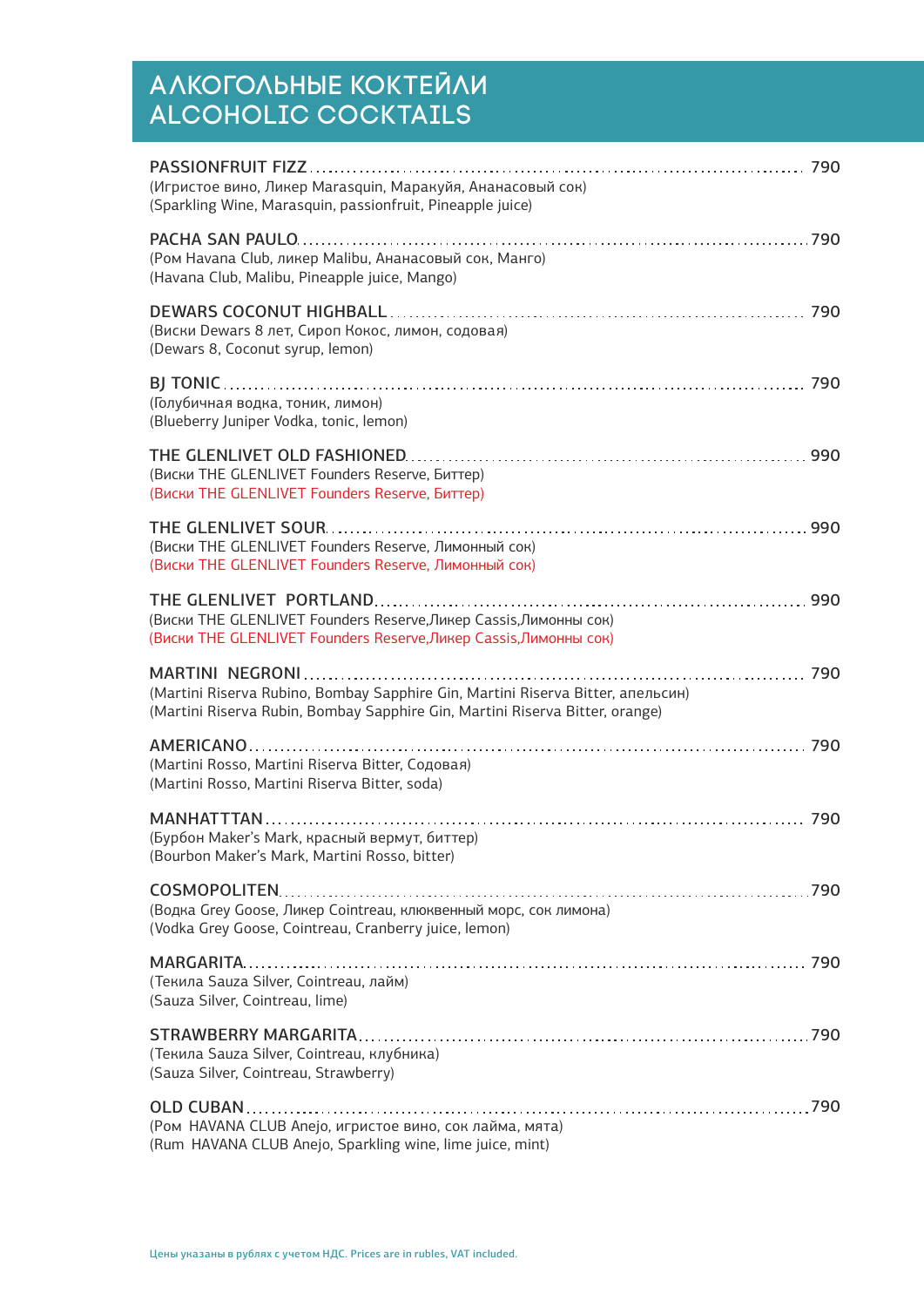# АЛКОГОЛЬНЫЕ КОКТЕИЛИ Alcoholic Cocktails

| (Царская малина, Кальвадос, сок лимона, сироп агавы, биттер<br>(Czar's Raspberry, Calvados, lemon juice, bitter)              |  |
|-------------------------------------------------------------------------------------------------------------------------------|--|
| (Бурбон Maker's Mark, Martini Extra Dry, Aperol, мята)<br>(Maker's Mark, Martini Extra Dry, Aperol, mint)                     |  |
| (Водка Grey Goose, Martini Bianco, лайм)<br>(Grey Goose, Martini Bianco, lime)                                                |  |
| (Виски Jameson, Портвейн Tres Arcos, лайм)<br>(Jameson, Tres Arcos Ruby, Lime)                                                |  |
| (Джин Beefeater, Вермут Lillet Blanc, Amaro Montenegro)<br>(Beefeater, Lillet Blanc, Amaro Montenegro)                        |  |
| (Херес Pedro Ximenez, джин Beefeater, красное вино, Абрикосовый бренди)<br>(Pedro Ximenez, Beefeater, Shiraz, Apricot Brandy) |  |
| (Коньяк, Martini Rosso, сироп Гренадин, лимонный сок)<br>(Cognac, Martini Rosso, Grenadine, Lemon fresh)                      |  |
| (Коньяк, Espresso, кофейный ликер)<br>(Cognac, Kahlua, Espresso)                                                              |  |
| (Джин BEEFEATER, Marasquin, ананасовый сок, лайм)<br>(BEEFEATER, Marasquin, Pineapple juice, lime)                            |  |
| 790<br>(Голубичная водка, лимонный сок, яйцо)<br>(Blueberry Juniper Vodka, Lemon fresh, egg)                                  |  |

# **САНГРИ̂ / SANGRIA** 2000 ml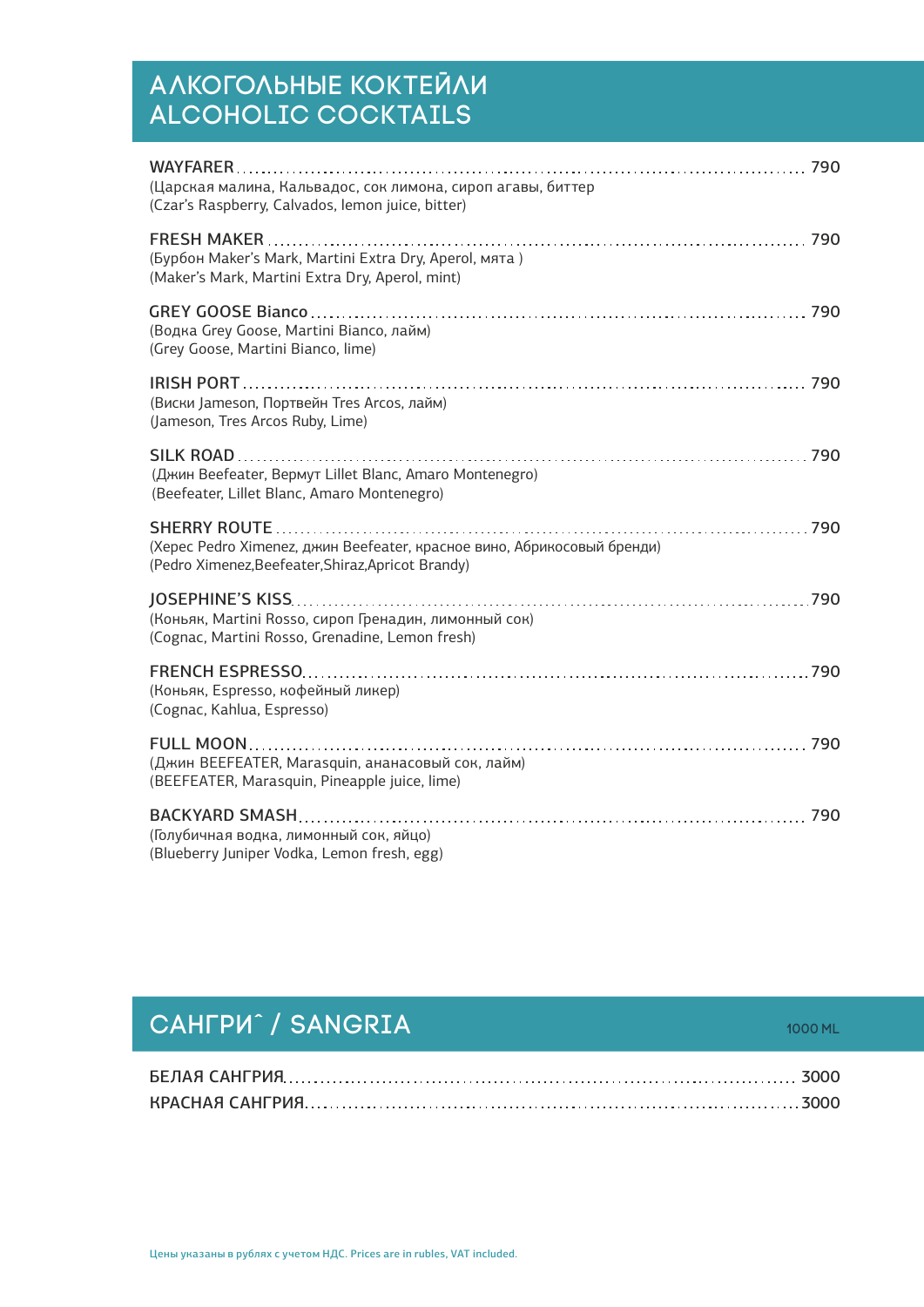# Безалкогольные Напитки Soft Drinks

| PEPSI-COLA Light. 290                                                                      |  |
|--------------------------------------------------------------------------------------------|--|
|                                                                                            |  |
|                                                                                            |  |
|                                                                                            |  |
|                                                                                            |  |
|                                                                                            |  |
| Томатный/Яблочный/Вишневый/Апельсиновый/Ананасовый<br>Tomato/apple/cherry/orange/pineapple |  |
| ГРУЗИНСКИЕ ЛИМОНАДЫ «НАТАХТАРИ»<br>Груша, Тархун, Крем-Сливки / Pear, Estragon, Cream Soda |  |
|                                                                                            |  |

# Минеральнаˆ Вода Minerals Waters

| <b>RUSSEQUELLE</b><br>Still (негазированная) 250 ML 290<br>Russia   | 500 ML | 390 | 700 ML | 490 |
|---------------------------------------------------------------------|--------|-----|--------|-----|
| <b>RUSSEQUELLE</b><br>Sparkling (газированная) 250 ML 290<br>Russia | 500 ML | 390 | 700 ML | 490 |
| France                                                              |        | 400 | 750 ML | 650 |
| Italy                                                               |        | 400 | 750 ML | 650 |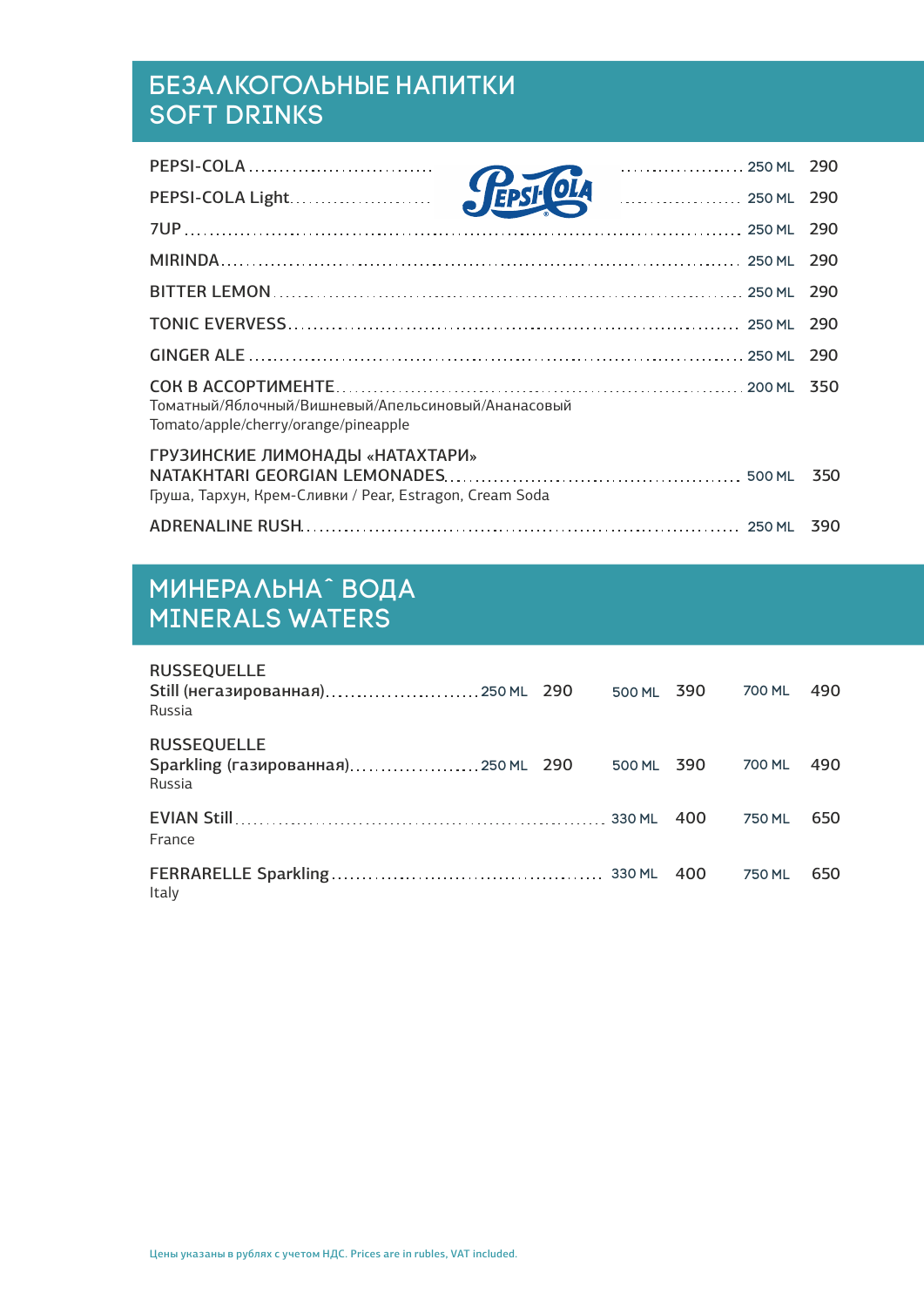# Свежевыжатый Сок FRESH JUICE 250 ml

# Напитки Домашнего Приготовлениˆ Homemade Drink 250 ml

| Имбирно-апельсиновый лимонад / Ginger-orange lemonade 450    |
|--------------------------------------------------------------|
| Клубнично-базиликовый лимонад / Strawberry-basil lemonade450 |
|                                                              |
| Ваниль, клубника, шоколад / Vanilla, strawberry, chocolate   |